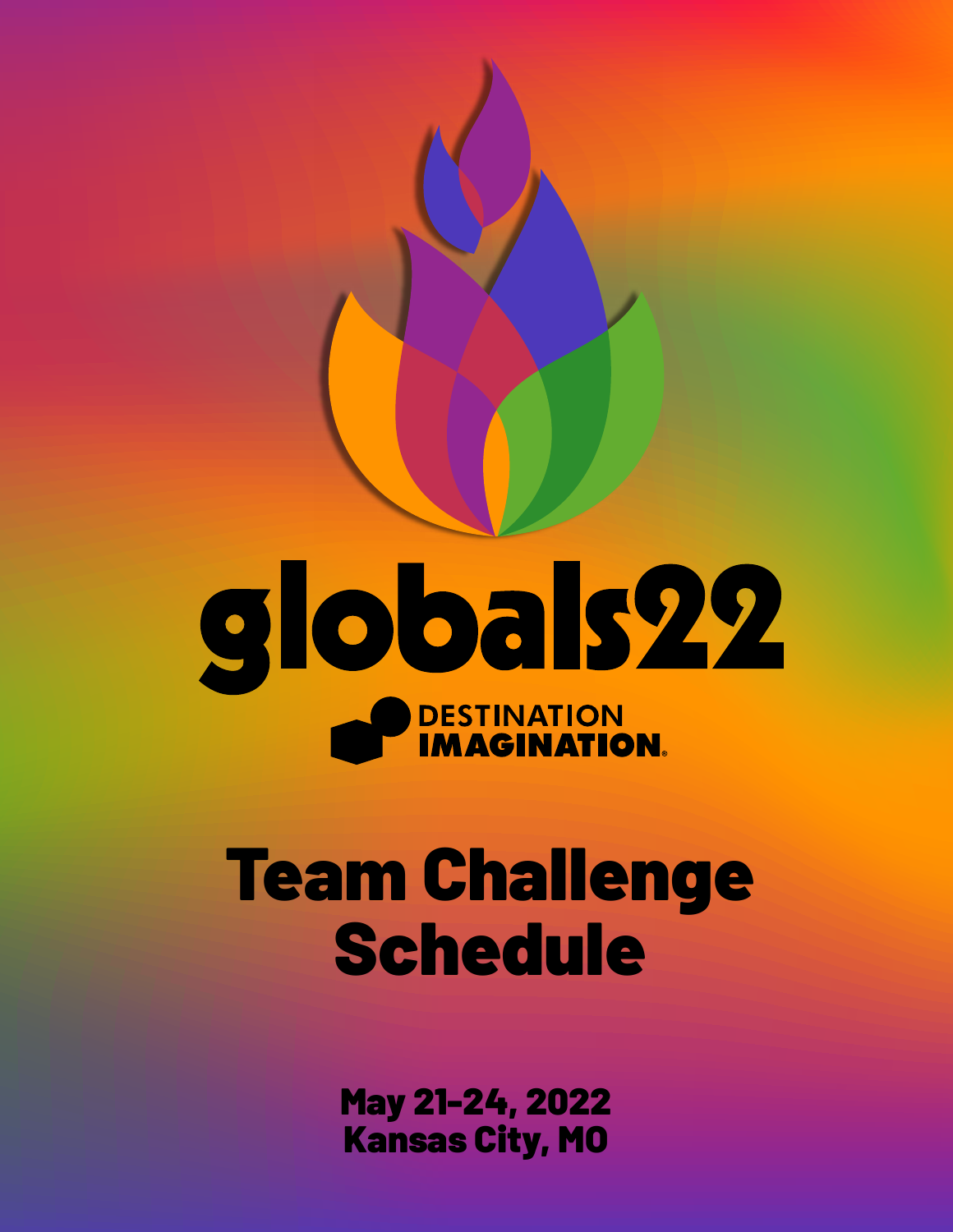## **Download the GF22 App!**

With this content-packed app, you can view tournament schedules, keep track of your "must do" events and activities, and find Challenge and event locations. Enable your Bluetooth and click the gear icon at the top of the app to turn on important event notifications.



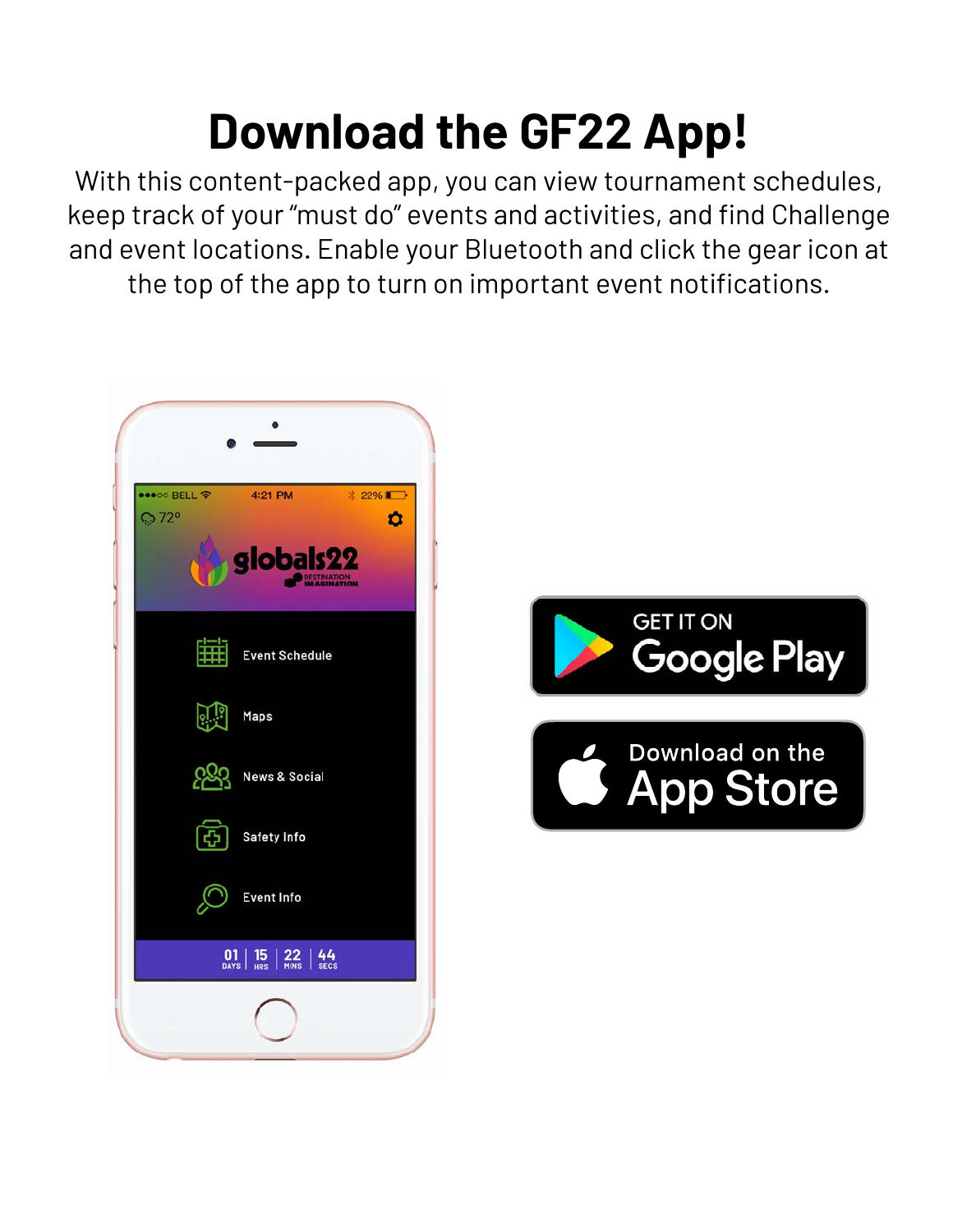

### **Contents**

| Festival Frenzy: Improvisational Challenge 15 |  |
|-----------------------------------------------|--|
|                                               |  |
| For the Future: Service Learning Challenge 21 |  |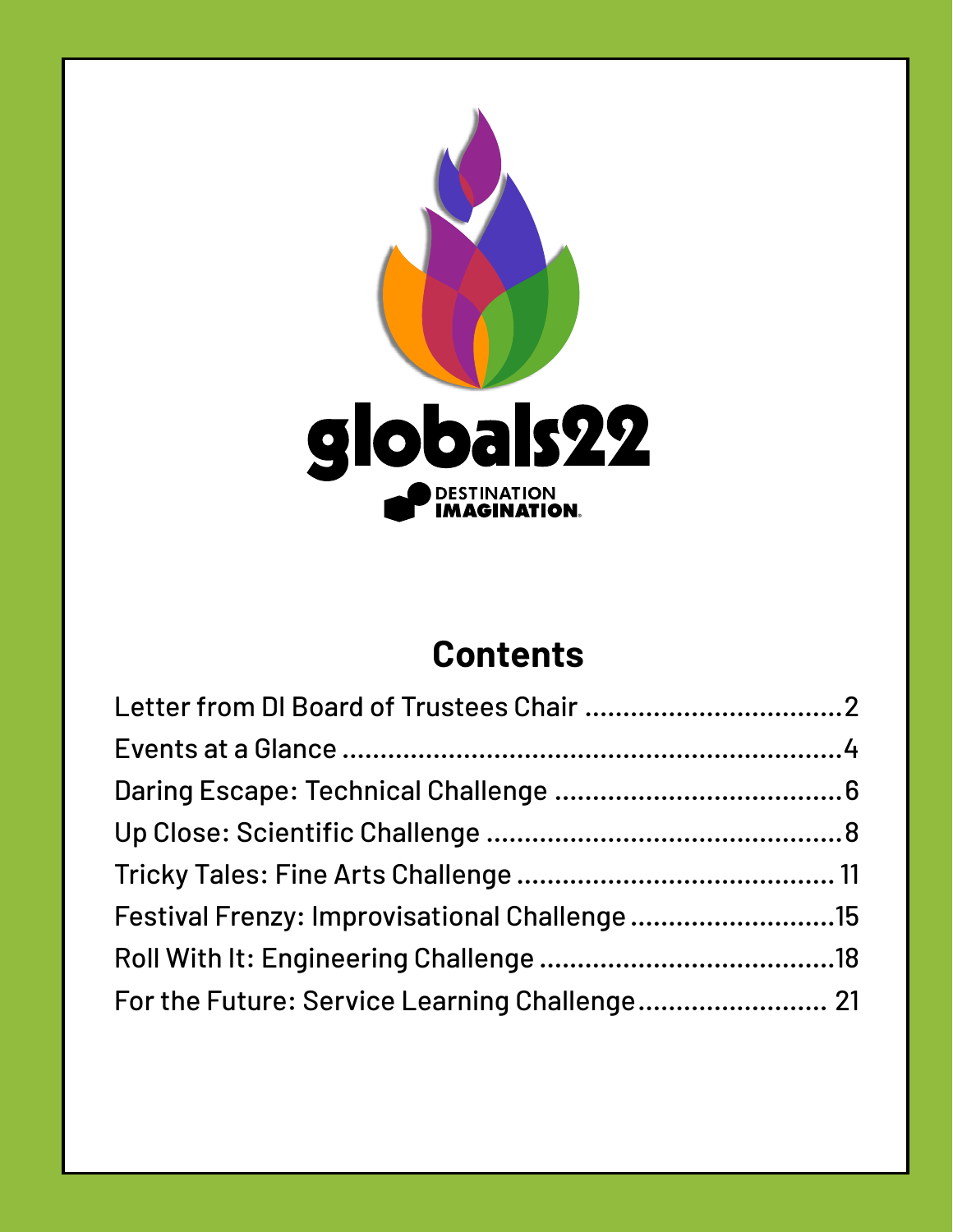**Thanks to our Sponsors**















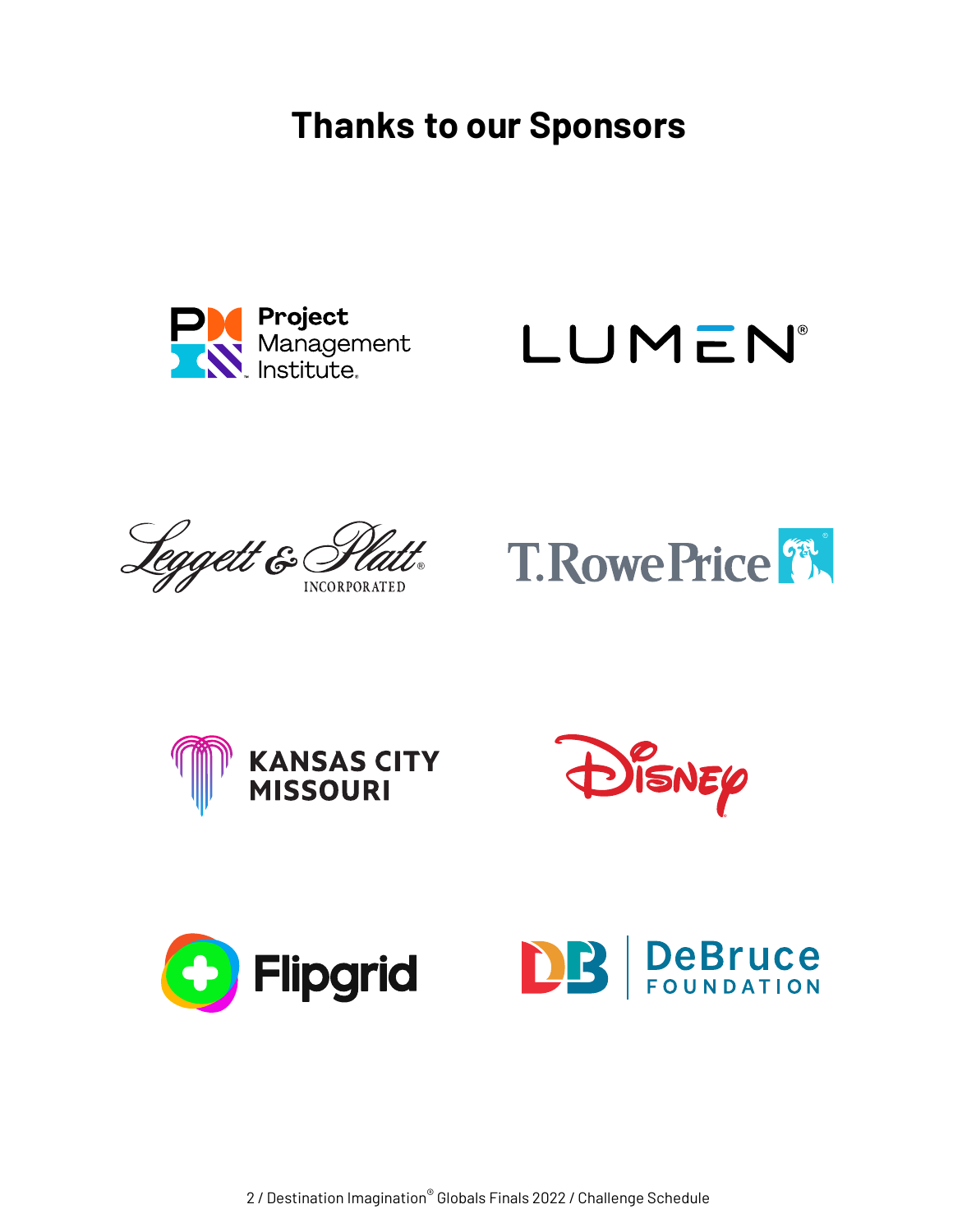

### **Welcome to Global Finals 2022!**

On behalf of Destination Imagination, Inc. and the Board of Trustees, I want to welcome all of you to Global Finals 2022! We are so thrilled for Global Finals to be back in person and that you are joining us for this exciting week. We are so happy that each of you found your way to beautiful Kansas City, Missouri. 440 Destination Imagination (DI) teams are here to present their Challenge solutions.

Team members, Team Managers, families, and supporters from six countries have gathered to celebrate your remarkable journey of teamwork, critical thinking, curiosity, and even at times, failures. DI staff, International Challenge Masters, Appraisers, Officials, special guests, and exhibitors have spent hundreds of hours preparing for your visit. Visit Kansas City, along with individuals from transportation, safety, housing, and food vendors have worked tirelessly to make sure each of you experiences an extraordinary Global Finals 2022 in their city.

Global Finals 2022 will be an over-the-top exciting week of exploration, innovation, and creative endeavors. We hope you have an amazing experience and we thank you for your dedication, time, and hard work this DI season. Your perseverance and commitment are what brought you to Kansas City. Now, it is time to celebrate with your DI family, which reaches all areas of the world. Spend time this week meeting teams, volunteers, supporters, and sponsors.

Destination Imagination changes lives. You are the exciting future our world needs to solve critical issues and challenges. Thank you for bringing DI to your communities and for supporting the DI mission. When you return home, share your DI story so that others can learn about your incredible accomplishments and the impact that DI has on students and communities worldwide.

We wish each and every one of you a fun and adventurous week. Global Finals is one of the largest celebrations of creativity in the world. So celebrate – you deserve it!

Enjoy this week!

Will Roach

Chair, DI Board of Trustees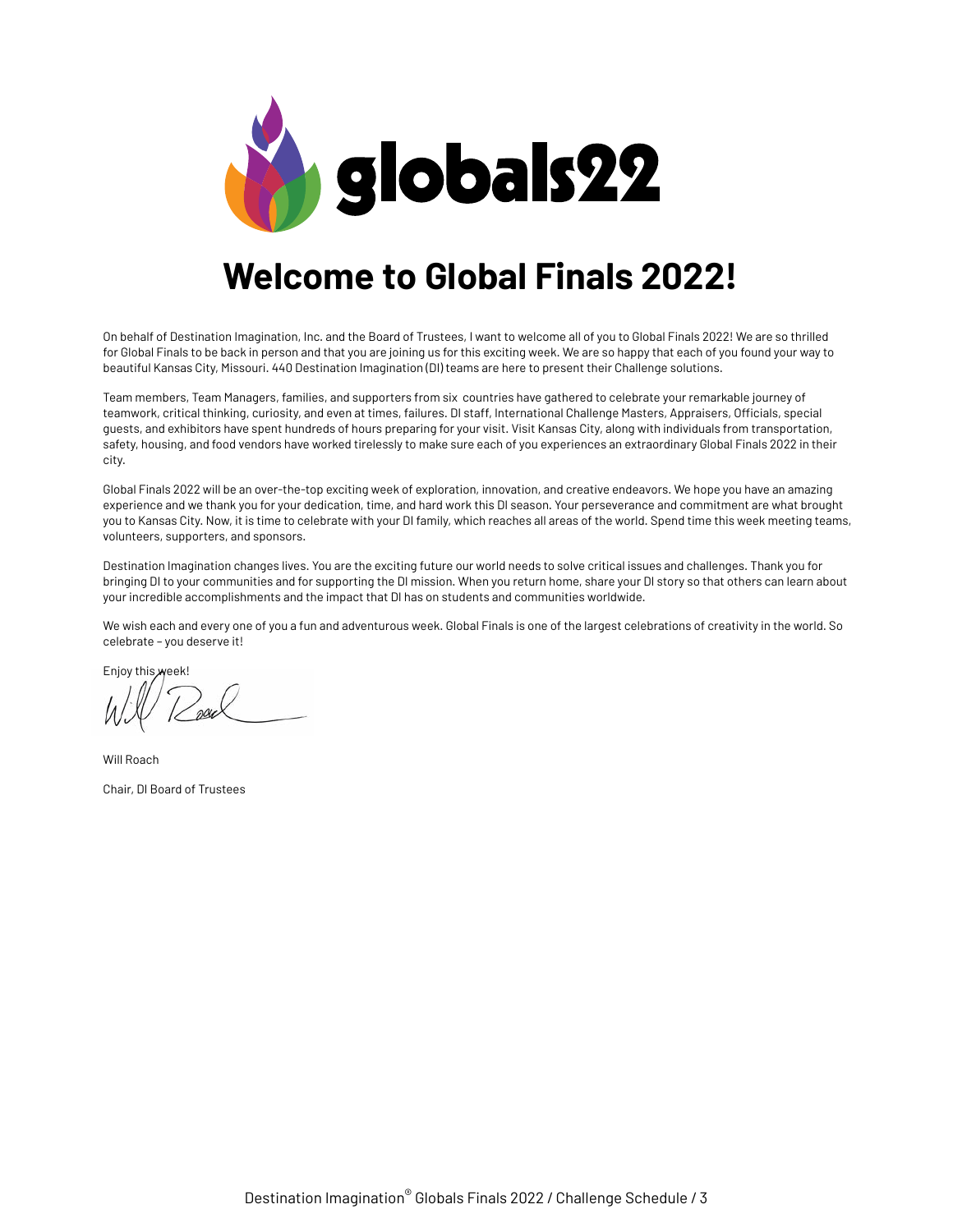### **Events at a Glance**

| Friday, May 20                              |                                                         |                                          |
|---------------------------------------------|---------------------------------------------------------|------------------------------------------|
| 1:00 PM-9:00 PM                             | <b>Team Registration</b>                                | <b>Little Theatre</b>                    |
| 2:00 PM-9:00 PM                             | Prop Storage Open                                       | <b>KCCC Bartle Exhibit Hall</b>          |
| Virtual                                     | <b>Team Manager</b><br><b>Informational Videos</b>      | Virtual                                  |
| Virtual                                     | <b>Team Manager Breakouts</b>                           | Virtual                                  |
| Saturday, May 21                            |                                                         |                                          |
| 6:30 AM-8:00 PM                             | <b>Team Registration</b>                                | <b>Little Theatre</b>                    |
| 6:30 AM-9:00 PM                             | Prop Storage                                            | <b>KCCC Bartle Exhibit Hall</b>          |
| 6:30 AM-9:00 PM                             | Envision                                                | Bartle Exhibit Hall C &<br>3501A & 3501B |
| 6:30 AM-9:00 PM                             | Pin Trading                                             | <b>KCCC Ballrooms C &amp; D</b>          |
| 8:00 AM-6:30 PM                             | Team Challenge &<br>Instant Challenge<br>Tournament     | Kansas City<br><b>Convention Center</b>  |
| 8:00 AM-6:00 PM                             | Souvenir Sales                                          | <b>KCCC Bartle Exhibit Hall C</b>        |
| 9:00 AM-5:00 PM                             | <b>Team Manager Lounge</b>                              | <b>KCCC 2215C</b>                        |
| 9:00 AM-5:00 PM                             | Exploratorium                                           | <b>Ballroom B</b>                        |
| Doors Open 6:00 PM<br>7:30 PM-9:00 PM       | <b>Welcome Ceremony</b>                                 | <b>Municipal Arena</b>                   |
| Sunday, May 22                              |                                                         |                                          |
| 6:30 AM-9:00 PM                             | Prop Storage                                            | <b>KCCC Bartle Exhibit Hall</b>          |
| 6:30 AM-9:00 PM                             | Envision                                                | <b>Bartle Exhibit Hall C</b>             |
| 6:30 AM-9:00 PM                             | Pin Trading                                             | <b>KCCC Ballrooms C &amp; D</b>          |
| 7:00 AM-5:00 PM                             | <b>Team Registration</b>                                | <b>Little Theatre</b>                    |
| 8:00 AM-6:30 PM                             | Team Challenge & Instant<br><b>Challenge Tournament</b> | <b>KCCC</b>                              |
| 8:00 AM-6:00 PM                             | <b>Souvenir Sales</b>                                   | <b>KCCC Bartle Exhibit Hall C</b>        |
| 9:00 AM-5:00 PM                             | <b>Team Manager Lounge</b>                              | <b>KCCC 2215C</b>                        |
| 6:15-Doors Open<br>7:00 PM-9:00 PM          | Hale's Kitchen Throwdown                                | <b>Municipal Arena</b>                   |
| 6:15 - Graduate Check-in<br>7:30 PM-9:00 PM | <b>Graduation Ceremony</b>                              | <b>KCCC Ballroom B</b>                   |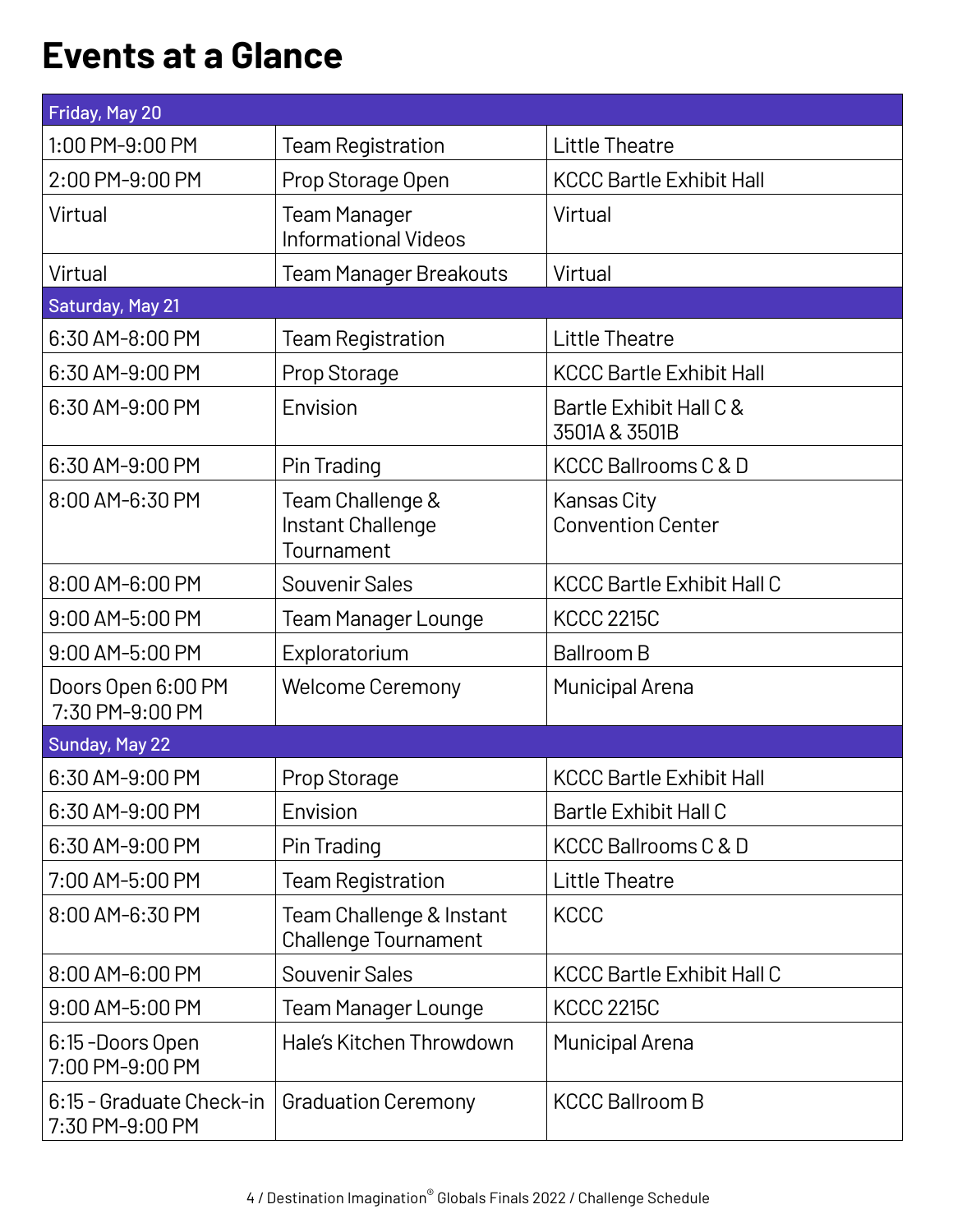| Monday, May 23                        |                                                     |                                                     |
|---------------------------------------|-----------------------------------------------------|-----------------------------------------------------|
| 6:30 AM-9:00 PM                       | Prop Storage                                        | <b>KCCC Bartle Exhibit Hall</b>                     |
| 6:30 AM-9:00 PM                       | Envision                                            | <b>KCCC Bartle Exhibit Hall C</b>                   |
| 6:30 AM-9:00 PM                       | Pin Trading                                         | <b>KCCC Ballrooms C &amp; D</b>                     |
| 7:00 AM-5:00 PM                       | <b>Team Registration</b>                            | <b>Little Theatre</b>                               |
| 8:00 AM-6:30 PM                       | Team Challenge &<br>Instant Challenge<br>Tournament | Kansas City<br><b>Convention Center</b>             |
| 8:00 AM-6:00 PM                       | <b>Souvenir Sales</b>                               | <b>KCCC Bartle Hall C</b>                           |
| 9:00 AM-5:00 PM                       | Exploratorium                                       | <b>KCCC Ballroom B</b>                              |
| 9:00 AM-5:00 PM                       | <b>Team Manager Lounge</b>                          | <b>KCCC 2215C</b>                                   |
| 7:00 PM-9:00 PM                       | Movie Night                                         | <b>Municipal Arena</b>                              |
| 7:00 PM-9:00 PM                       | Box n' Baller's Bash                                | 13th & Central Street<br>Rain plan: Ballrooms B & C |
| Tuesday, May 24                       |                                                     |                                                     |
| 6:30 AM-3:00 PM                       | Pin Trading                                         | <b>KCCC Ballrooms C &amp; D</b>                     |
| 6:30 AM-3:00 PM                       | Prop Storage                                        | <b>Bartle Exhibit Hall</b>                          |
| 7:00 AM-4:00 PM                       | <b>Team Registration</b>                            | <b>Little Theatre</b>                               |
| 8:00 AM-12:00 PM                      | Team Challenge &<br>Instant Challenge<br>Tournament | Kansas City<br><b>Convention Center</b>             |
| 8:00 AM-2:00 PM                       | Souvenir Sales                                      | <b>KCCC Bartle Exhibit Hall C</b>                   |
| 9:00 AM-1:00 PM                       | <b>Team Manager Lounge</b>                          | <b>KCCC 2215C</b>                                   |
| 9:00 AM-2:00 PM                       | <b>Envision Presentations</b>                       | <b>KCCC Bartle Exhibit Hall C</b>                   |
| 9:00 AM-3:00 PM                       | Exploratorium                                       | <b>KCCC Ballroom B</b>                              |
| Doors Open 2:30 PM<br>4:00 PM-6:00 PM | <b>Closing Celebration</b>                          | <b>Municipal Arena</b>                              |
| 6:00 PM-8:00 PM                       | The After Party                                     | Marriott, Basie Ballroom                            |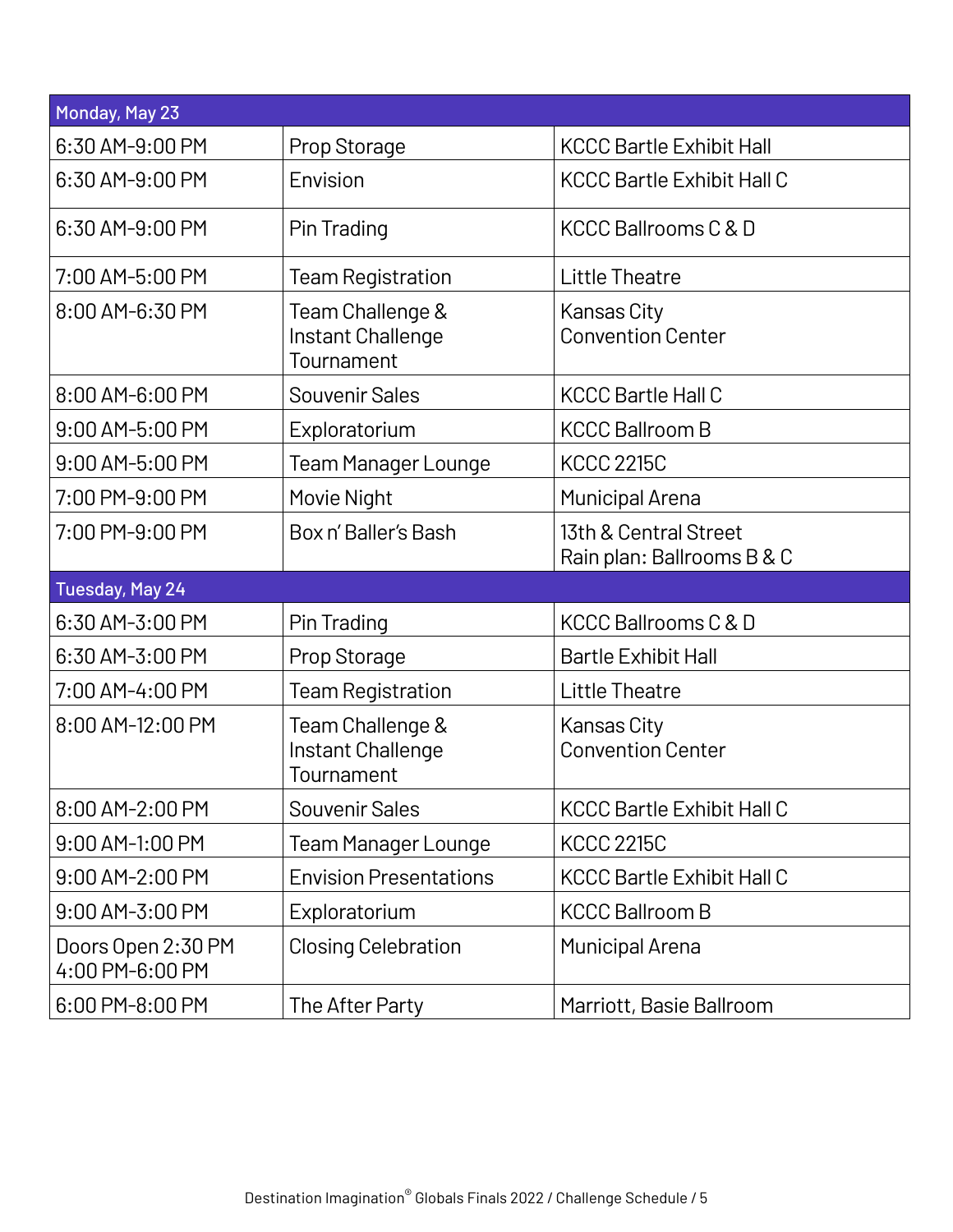

- Design and build 2 devices that use technical methods to overcome hazards.
- Create and present a story about a daring escape from a hazardous situation.
- Include a feat of skill that helps in the daring escape.
- Create and present two Team Choice Elements that show off the team's interests, skills, areas of strength, and talents.

|           |           | Technical - All Levels / KCCC 2103A         |                      |     |                       |                      |             |
|-----------|-----------|---------------------------------------------|----------------------|-----|-----------------------|----------------------|-------------|
| Level     | Team #    | <b>Team Name/Booth Number</b>               | Representing         |     | <b>Team Challenge</b> | Instant<br>Challenge |             |
|           |           |                                             |                      | Day | Time                  | Day                  | <b>Time</b> |
| EL.       | 750-57995 | GarzaPena Kodiaks/Booth 2002                | <b>Texas</b>         | Sat | 10:42 AM              | Sat                  | 11:18 AM    |
| <b>SL</b> | 148-07778 | Imaginating Goats/Booth 1917                | Wisconsin            | Sat | 11:00 AM              | Sat                  | 11:36 AM    |
| <b>EL</b> | 178-11716 | Dzikusy/Booth 2102                          | Poland               | Sat | 11:18 AM              | Sat                  | 11:54 AM    |
| <b>SL</b> | 105-34558 | Discord/Booth 2120                          | California           | Sat | 1:06 PM               | Sat                  | 1:42 PM     |
| ML        | 150-39902 | DIEI0000s/Booth 1703                        | Wyoming              | Sat | 1:24 PM               | Sat                  | 2:00 PM     |
| ML        | 750-30450 | Sulphur Springs Middle School/Booth 1804    | Texas                | Sat | 1:42 PM               | Sat                  | 2:18 PM     |
| <b>SL</b> | 120-90496 | DI to the VI power/Booth 2021               | Maryland             | Sat | 2:00 PM               | Sat                  | 2:36 PM     |
| <b>SL</b> | 178-59592 | omeGANG/Booth 2014                          | Poland               | Sat | 2:18 PM               | Sat                  | 2:54 PM     |
| <b>EL</b> | 120-63385 | Plum Point Pizza Panthers/Booth 2208        | Maryland             | Sat | 3:12 PM               | Sat                  | 3:48 PM     |
| ML        | 750-92528 | The Terrible Taxpayers/Booth 1903           | Texas                | Sun | 8:18 AM               | Sun                  | 8:54 AM     |
| <b>EL</b> | 129-42282 | Battle of Apps/Booth 2102                   | Nebraska             | Sun | 8:36 AM               | Sun                  | 9:12 AM     |
| EL        | 147-32351 | Rad Ravens/Booth 2008                       | Washington           | Sun | 8:54 AM               | Sun                  | 9:30 AM     |
| <b>EL</b> | 163-18075 | Daring Team/Booth 2200                      | <b>Brazil</b>        | Sun | 9:12 AM               | Sun                  | 9:48 AM     |
| <b>SL</b> | 148-94397 | Uninvited Guests/Booth 1919                 | Wisconsin            | Sun | 10:06 AM              | Sun                  | 10:42 AM    |
| <b>EL</b> | 119-33224 | The Ender Hacker Squad/Booth 2109           | Massachusetts        | Sun | 10:24 AM              | Sun                  | 11:00 AM    |
| <b>SL</b> | 135-28591 | Knights of the Rectangular Table/Booth 2015 | Ohio                 | Sun | 10:42 AM              | Sun                  | 11:18 AM    |
| ML        | 122-00384 | Purple Monkeys/Booth 1900                   | Michigan             | Sun | 11:00 AM              | Sun                  | 11:36 AM    |
| EL        | 163-21002 | DI Masters/Booth 2202                       | Brazil               | Sun | 11:18 AM              | Sun                  | 11:54 AM    |
| ML        | 105-78572 | <b>Dizasters III/Booth 1905</b>             | California           | Sun | 1:06 PM               | Sun                  | 1:42 PM     |
| <b>SL</b> | 129-11577 | Crime Crying Cranes/Booth 2019              | Nebraska             | Sun | 1:24 PM               | Sun                  | 2:00 PM     |
| <b>SL</b> | 750-84587 | MERAKI/Booth 2020                           | <b>Texas</b>         | Sun | 1:42 PM               | Sun                  | 2:18 PM     |
| EL        | 123-51167 | Black Tigers/Booth 2105                     | Minnesota            | Sun | 2:00 PM               | Sun                  | 2:36 PM     |
| <b>SL</b> | 171-64696 | Aventrio/Booth 2023                         | Korea                | Sun | 2:18 PM               | Sun                  | 2:54 PM     |
| ML        | 147-17854 | Vectors Girl Scout Cookies/Booth 1806       | Washington           | Sun | 3:12 PM               | Sun                  | 3:48 PM     |
| EL.       | 130-57631 | Windham institute of Technology/Booth 2101  | <b>New Hampshire</b> | Sun | 3:30 PM               | Sun                  | 4:06 PM     |
| ML        | 135-91973 | Cookie Monstars/Booth 1809                  | Ohio                 | Sun | 3:48 PM               | Sun                  | 4:24 PM     |
| <b>EL</b> | 750-78229 | Witty Giddy Committee/Booth 2006            | <b>Texas</b>         | Sun | 4:06 PM               | Sun                  | 4:42 PM     |

6 / Destination Imagination® Globals Finals 2022 / Challenge Schedule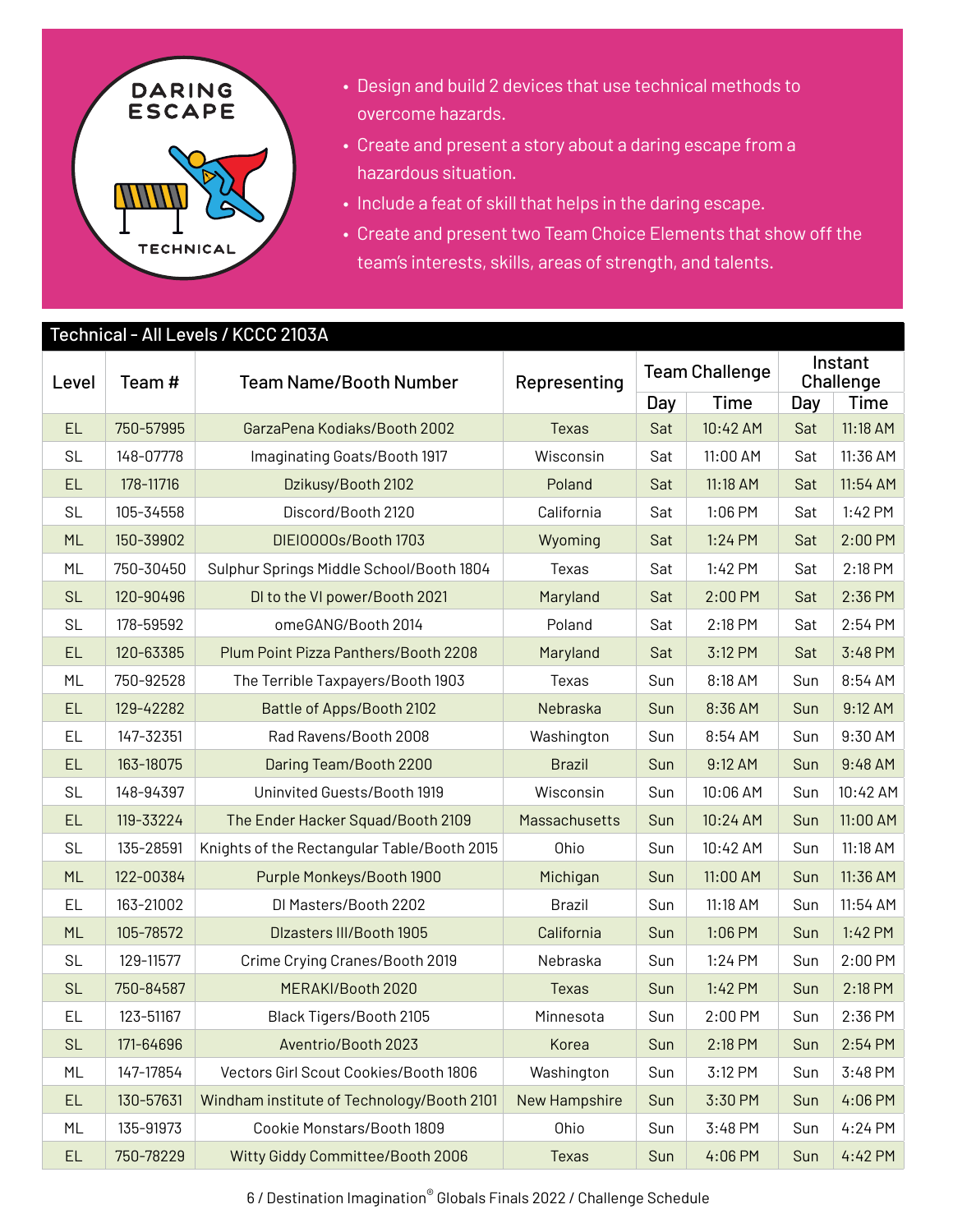|           |           | Technical - All Levels / KCCC 2103A      |                      |             |                       |             |                      |
|-----------|-----------|------------------------------------------|----------------------|-------------|-----------------------|-------------|----------------------|
| Level     | Team #    | <b>Team Name/Booth Number</b>            | Representing         |             | <b>Team Challenge</b> |             | Instant<br>Challenge |
|           |           |                                          |                      | Day         | <b>Time</b>           | Day         | <b>Time</b>          |
| ML        | 123-90883 | The Haunted Heroes/Booth 1904            | Minnesota            | Sun         | 4:24 PM               | Sun         | 5:00 PM              |
| <b>EL</b> | 750-88309 | The Daredevils/Booth 2005                | <b>Texas</b>         | Sun         | 4:42 PM               | Sun         | 5:18 PM              |
| ML        | 750-04842 | Bbash/Booth 1801                         | Texas                | Mon         | 8:00 AM               | Mon         | 8:36 AM              |
| <b>EL</b> | 750-56477 | Kolda DI Team/Booth 2009                 | <b>Texas</b>         | Mon         | 8:18 AM               | Mon         | 8:54 AM              |
| ML        | 148-48035 | Catastrophic Crumblers/Booth 1701        | Wisconsin            | Mon         | 8:36 AM               | Mon         | 9:12 AM              |
| <b>EL</b> | 750-28215 | <b>Destination Dreamers / Booth 2108</b> | <b>Texas</b>         | Mon         | 8:54 AM               | Mon         | 9:30 AM              |
| ML        | 166-65287 | Los Tecnopapas/Booth 1907                | Ecuador              | Mon         | 9:12 AM               | Mon         | 9:48 AM              |
| <b>ML</b> | 119-79765 | In Our Element/Booth 1909                | <b>Massachusetts</b> | Mon         | 10:06 AM              | Mon         | 10:42 AM             |
| EL        | 750-93395 | Smart Chicks/Booth 2004                  | Texas                | Mon         | 10:24 AM              | Mon         | 11:00 AM             |
| <b>SL</b> | 750-35777 | Crystal Crew/Booth 1921                  | <b>Texas</b>         | Mon         | 10:42 AM              | Mon         | 11:18 AM             |
| <b>SL</b> | 105-34211 | Titans/Booth 2118                        | California           | Mon         | 11:00 AM              | Mon         | 11:36 AM             |
| <b>EL</b> | 122-69170 | Busy Bees/Booth 2107                     | Michigan             | Mon         | 11:18 AM              | Mon         | 11:54 AM             |
| ML        | 105-23488 | Hello Reality/Booth 1901                 | California           | Mon         | 11:36 AM              | Mon         | 12:12 PM             |
| <b>SL</b> | 130-29152 | Mad Muppets/Booth 2017                   | <b>New Hampshire</b> | Mon         | 1:06 PM               | Mon         | 1:42 PM              |
| EL        | 750-86753 | Trailblazers/Booth 2007                  | Texas                | Mon         | 1:24 PM               | Mon         | 2:00 PM              |
| <b>SL</b> | 750-05302 | The Cosmix /Booth 2022                   | <b>Texas</b>         | Mon         | 1:42 PM               | Mon         | 2:18 PM              |
| EL        | 750-41859 | Golden Thinkers/Booth 2003               | Texas                | Mon         | 2:00 PM               | Mon         | 2:36 PM              |
| <b>EL</b> | 142-70882 | The Seven Spectacular Saints/Booth 2106  | Tennessee            | Mon         | 2:18 PM               | Mon         | 2:54 PM              |
| <b>SL</b> | 750-61963 | JAZVICs/Booth 1923                       | Texas                | Mon         | 2:36 PM               | Mon         | 3:12 PM              |
| <b>EL</b> | 120-66863 | Daring Divas/Booth 2206                  | Maryland             | Mon         | 3:12 PM               | Mon         | 3:48 PM              |
| ML        | 134-47371 | Sunny Side Up Salad Spinners/Booth 1906  | New York             | Mon         | 3:30 PM               | Mon         | 4:06 PM              |
| EL        | 105-48666 | Snackvengers/Booth 2204                  | California           | Mon         | 3:48 PM               | Mon         | 4:24 PM              |
| ML        | 135-06984 | Random Team Not Found/Booth 1908         | Ohio                 | Mon         | 4:06 PM               | Mon         | 4:42 PM              |
| ML        | 750-15386 | Los Amigos/Booth 1805                    | <b>Texas</b>         | Mon         | 4:24 PM               | Mon         | 5:00 PM              |
| EL        | 141-83265 | Spiky Balloons/Booth 2104                | South Dakota         | Mon         | 4:42 PM               | Mon         | 5:18 PM              |
| ML        | 147-41631 | Industrial Einstein/Booth 1808           | Washington           | Mon         | 5:18 PM               | Mon         | 5:54 PM              |
| <b>SL</b> | 750-43715 | The Timekeepers/Booth 2016               | Texas                | Tues        | 8:00 AM               | Tues        | 8:36 AM              |
| EL        | 750-49022 | The Gutsy GamersWaters Elem/Booth 2001   | <b>Texas</b>         | <b>Tues</b> | 8:18 AM               | <b>Tues</b> | 8:54 AM              |
| <b>SL</b> | 106-51756 | Disorganized/Booth 2122                  | Colorado             | Tues        | 8:54 AM               | Tues        | 9:30 AM              |
| ML        | 750-91674 | SupersonicKnox Jr High/Booth 1807        | <b>Texas</b>         | Tues        | 9:12 AM               | <b>Tues</b> | 9:48 AM              |
| EL        | 750-58397 | Rollerblading Wizards/Booth 2000         | Texas                | Tues        | 9:30 AM               | Tues        | 10:06 AM             |
| ML        | 750-54443 | Wacky Wolves Sherwood Academy/Booth      | <b>Texas</b>         | Tues        | 10:06 AM              | <b>Tues</b> | 10:42 AM             |
| ML        | 750-98608 | INGENIUMS/Booth 1803                     | Texas                | Tues        | 10:24 AM              | Tues        | 11:00 AM             |
| <b>SL</b> | 750-72673 | Deja Vu/Booth 2018                       | Texas                | Tues        | 10:42 AM              | <b>Tues</b> | 11:18 AM             |
| EL        | 130-12571 | Crafty Dragons/Booth 2100                | New Hampshire        | Tues        | 11:00 AM              | Tues        | 11:36 AM             |
| ML        | 123-55962 | I Promise We Tested It/Booth 1902        | Minnesota            | Tues        | 11:18 AM              | <b>Tues</b> | 11:54 AM             |
| ML        | 750-06389 | DysFUNctional Donuts/Booth 1802          | Texas                | Tues        | 11:36 AM              | Tues        | 12:12 PM             |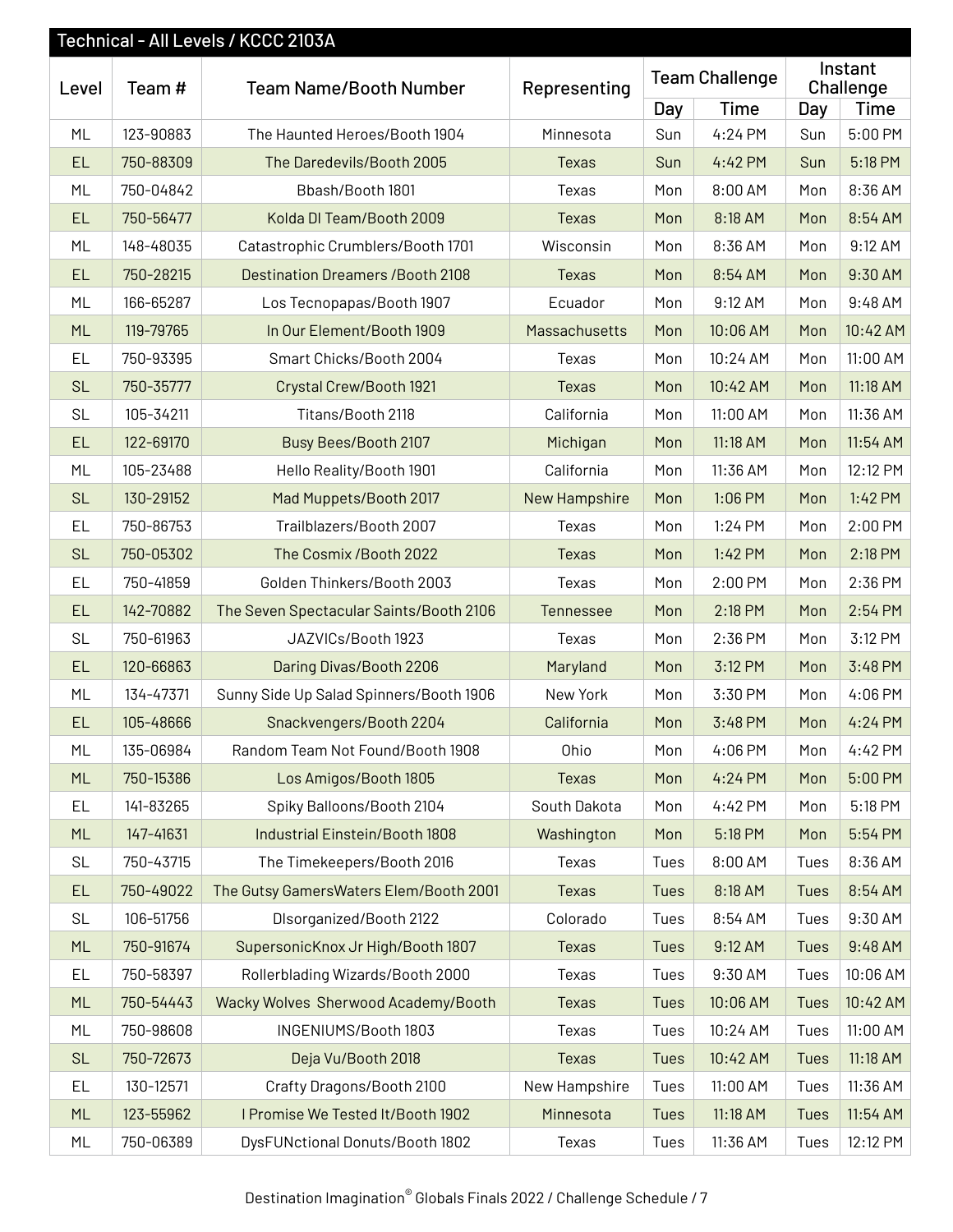

- Research the science of microscopy.
- Create and present a story about a character who encounters a mysterious object while in a microworld.
- Design and build scenery that brings the microworld to life.
- Design and create a visual effect that enhances the mysterious object.
- Create and present two Team Choice Elements that show off the team's interests, skills, areas of strength, and talents.

|           |           | Scientific - All Levels / KCCC 2503AB     |                 |                       |          |                      |          |
|-----------|-----------|-------------------------------------------|-----------------|-----------------------|----------|----------------------|----------|
| Level     | Team#     | <b>Team Name/Booth Number</b>             | Representing    | <b>Team Challenge</b> |          | Instant<br>Challenge |          |
|           |           |                                           |                 | Day                   | Time     | Day                  | Time     |
| ML        | 147-15579 | Global Warning/Booth 708                  | Washington      | Sat                   | 11:00 AM | Sat                  | 11:36 AM |
| <b>SL</b> | 750-56926 | The Mighty Chondrias/Booth 405            | Texas           | Sat                   | 11:18 AM | Sat                  | 11:54 AM |
| <b>SL</b> | 750-55860 | Burges High School/Booth 502              | <b>Texas</b>    | Sat                   | 11:36 AM | Sat                  | 12:12 PM |
| EL        | 127-42415 | Americas Favorite Fruit Snacks/Booth 1001 | North Carolina  | Sat                   | 1:06 PM  | Sat                  | 1:42 PM  |
| <b>EL</b> | 120-75565 | Huntingtowns The Electrons/Booth 1007     | Maryland        | Sat                   | 1:42 PM  | Sat                  | 2:18 PM  |
| <b>SL</b> | 148-31896 | sNOw Three Alike/Booth 404                | Wisconsin       | Sat                   | 2:00 PM  | Sat                  | 2:36 PM  |
| <b>EL</b> | 103-83485 | The Goal Getters/Booth 1100               | <b>Arkansas</b> | Sun                   | 8:00 AM  | Sun                  | 8:36 AM  |
| <b>SL</b> | 131-09448 | Untitled/Booth 606                        | New Jersey      | Sun                   | 8:18 AM  | Sun                  | 8:54 AM  |
| UL        | 750-28355 | ProcrastiRaiders/Booth 406                | <b>Texas</b>    | Sun                   | 8:36 AM  | Sun                  | 9:12 AM  |
| EL        | 750-79988 | Toothachers/Booth 906                     | Texas           | Sun                   | 8:54 AM  | Sun                  | 9:30 AM  |
| ML        | 147-28854 | in all KAPS/Booth 706                     | Washington      | Sun                   | 9:12 AM  | Sun                  | 9:48 AM  |
| EL        | 750-64485 | FireBoyzzz 20/Booth 902                   | Texas           | Sun                   | 9:30 AM  | Sun                  | 10:06 AM |
| <b>EL</b> | 148-69718 | Silly Geniuses/Booth 908                  | Wisconsin       | Sun                   | 10:06 AM | Sun                  | 10:42 AM |
| ML        | 750-25458 | CedarParkMS1Plastic Breadcrumbs/Booth     | Texas           | Sun                   | 10:24 AM | Sun                  | 11:00 AM |
| <b>SL</b> | 750-30897 | CODE BLACK/Booth 503                      | <b>Texas</b>    | Sun                   | 10:42 AM | Sun                  | 11:18 AM |
| <b>SL</b> | 119-80655 | Soofy Gillies/Booth 604                   | Massachusetts   | Sun                   | 11:00 AM | Sun                  | 11:36 AM |
| ML        | 147-02770 | The Savage Cabbages/Booth 609             | Washington      | Sun                   | 11:18 AM | Sun                  | 11:54 AM |
| ML        | 750-07645 | The DI NAs/Booth 701                      | Texas           | Sun                   | 11:36 AM | Sun                  | 12:12 PM |
| ML        | 134-05723 | Estamos Unidos/Booth 806                  | <b>New York</b> | Sun                   | 1:06 PM  | Sun                  | 1:42 PM  |
| ML        | 106-88120 | The Chameleon Color Busters/Booth 805     | Colorado        | Sun                   | 1:24 PM  | Sun                  | 2:00 PM  |
| ML        | 750-23440 | <b>Smart Sharks/Booth 707</b>             | <b>Texas</b>    | Sun                   | 1:42 PM  | Sun                  | 2:18 PM  |
| EL        | 141-63444 | Its a Small World/Booth 1006              | South Dakota    | Sun                   | 2:00 PM  | Sun                  | 2:36 PM  |
| <b>EL</b> | 163-43525 | Micro BIG Team/Booth 1104                 | <b>Brazil</b>   | Sun                   | 2:18 PM  | Sun                  | 2:54 PM  |
| <b>SL</b> | 750-15501 | Chetallic Mickens/Booth 403               | Texas           | Sun                   | 3:12 PM  | Sun                  | 3:48 PM  |
| <b>EL</b> | 129-42274 | The Terrific Tonguetwisters/Booth 1003    | Nebraska        | Sun                   | 3:30 PM  | Sun                  | 4:06 PM  |
| ML        | 122-68767 | THE Dirty Diapers/Booth 800               | Michigan        | Sun                   | 3:48 PM  | Sun                  | 4:24 PM  |
| ML        | 750-38810 | Sulphur Springs Middle School/Booth 704   | Texas           | Sun                   | 4:06 PM  | Sun                  | 4:42 PM  |

8 / Destination Imagination® Globals Finals 2022 / Challenge Schedule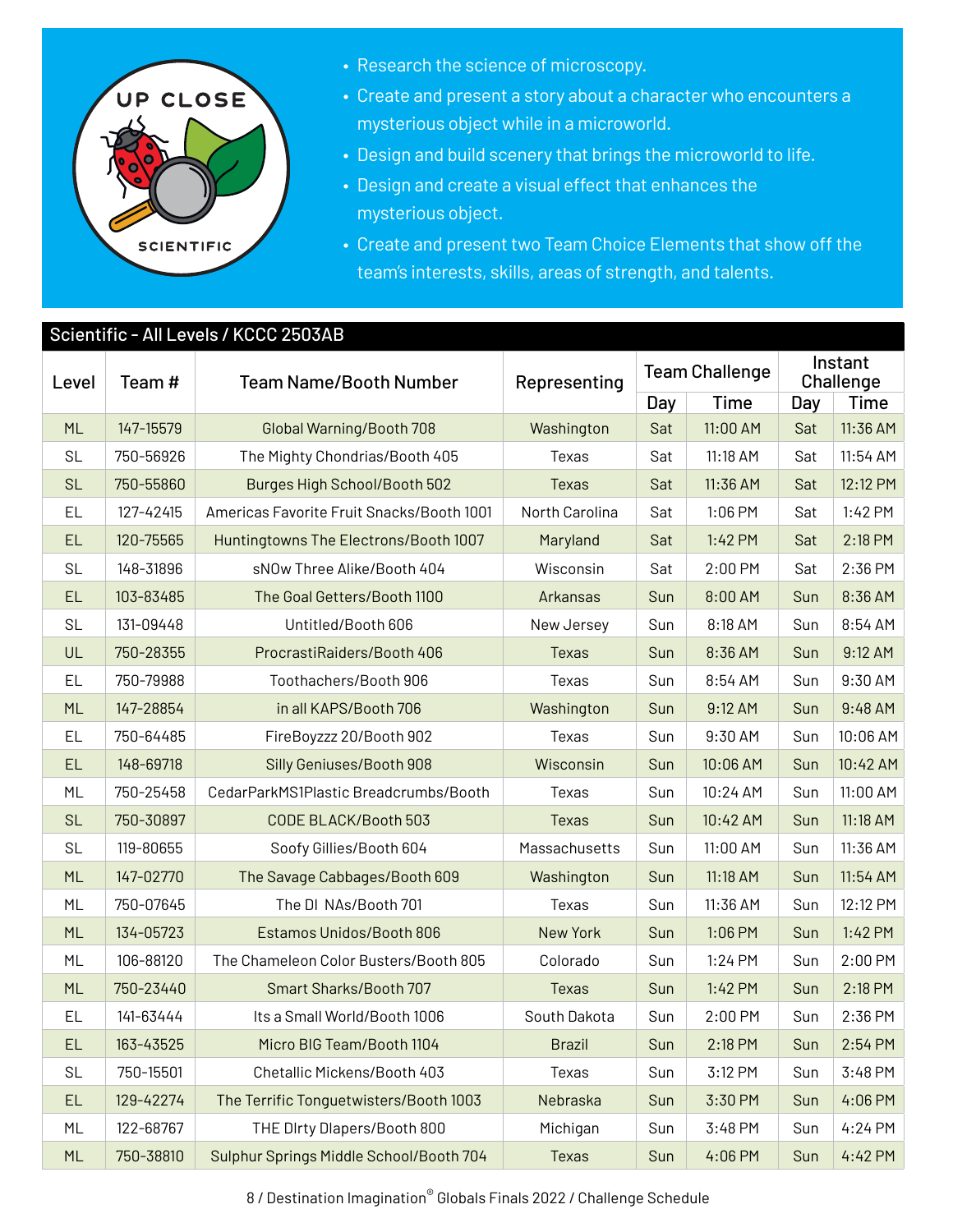|           |           | Scientific - All Levels / KCCC 2503AB   |              |      |                       |             |                      |
|-----------|-----------|-----------------------------------------|--------------|------|-----------------------|-------------|----------------------|
| Level     | Team#     | <b>Team Name/Booth Number</b>           | Representing |      | <b>Team Challenge</b> |             | Instant<br>Challenge |
|           |           |                                         |              | Day  | <b>Time</b>           | Day         | <b>Time</b>          |
| ML        | 750-15738 | The Naked Eyes/Booth 700                | Texas        | Sun  | 4:24 PM               | Sun         | 5:00 PM              |
| ML        | 750-34407 | <b>Briscoe Middle School/Booth 702</b>  | <b>Texas</b> | Sun  | 4:42 PM               | Sun         | 5:18 PM              |
| EL        | 148-64309 | The Micro Magix/Booth 809               | Wisconsin    | Sun  | 5:18 PM               | Sun         | 5:54 PM              |
| UL        | 750-59148 | Beyond Blue/Booth 408                   | <b>Texas</b> | Mon  | 8:00 AM               | Mon         | 8:36 AM              |
| EL        | 750-89732 | Gizmo Stars/Booth 904                   | Texas        | Mon  | 8:18 AM               | Mon         | 8:54 AM              |
| <b>SL</b> | 141-79270 | The Maniacs In The Back/Booth 507       | South Dakota | Mon  | 8:36 AM               | Mon         | 9:12 AM              |
| ML        | 120-72593 | Virus Busters/Booth 803                 | Maryland     | Mon  | 8:54 AM               | Mon         | 9:30 AM              |
| ML        | 750-15452 | The Atomic Confetti Bombs/Booth 709     | <b>Texas</b> | Mon  | 9:12 AM               | Mon         | 9:48 AM              |
| EL        | 105-49993 | Creators Club/Booth 1106                | California   | Mon  | 9:30 AM               | Mon         | 10:06 AM             |
| ML        | 750-74362 | The Sweet Puppeteers/Booth 808          | <b>Texas</b> | Mon  | 10:06 AM              | Mon         | 10:42 AM             |
| ML        | 150-64614 | Microbuddies/Booth 603                  | Wyoming      | Mon  | 10:24 AM              | Mon         | 11:00 AM             |
| ML        | 148-33057 | The Hyena Vultures/Booth 607            | Wisconsin    | Mon  | 10:42 AM              | Mon         | 11:18 AM             |
| EL        | 103-34127 | Gibbs Imagination Station/Booth 1102    | Arkansas     | Mon  | 11:00 AM              | Mon         | 11:36 AM             |
| EL        | 750-23915 | The Microscopic Masterminds/Booth 907   | <b>Texas</b> | Mon  | 11:18 AM              | Mon         | 11:54 AM             |
| EL        | 129-57339 | The Imagineers/Booth 1005               | Nebraska     | Mon  | 11:36 AM              | Mon         | 12:12 PM             |
| <b>SL</b> | 105-99096 | Anti ArgleBargle/Booth 600              | California   | Mon  | 1:06 PM               | Mon         | 1:42 PM              |
| ML        | 750-48217 | TRAILBLAZERS/Booth 705                  | Texas        | Mon  | 1:24 PM               | Mon         | 2:00 PM              |
| <b>SL</b> | 750-69442 | Lady Lions/Booth 407                    | <b>Texas</b> | Mon  | 1:42 PM               | Mon         | 2:18 PM              |
| <b>SL</b> | 147-32045 | D Inventors/Booth 400                   | Washington   | Mon  | 2:00 PM               | Mon         | 2:36 PM              |
| <b>SL</b> | 750-74475 | <b>Creative Crayons/Booth 506</b>       | <b>Texas</b> | Mon  | 2:18 PM               | Mon         | 2:54 PM              |
| ML        | 131-29289 | Black White and Read All Over/Booth 804 | New Jersey   | Mon  | 2:36 PM               | Mon         | 3:12 PM              |
| <b>SL</b> | 750-50450 | Garfield/Booth 501                      | <b>Texas</b> | Mon  | 3:12 PM               | Mon         | 3:48 PM              |
| <b>SL</b> | 750-31023 | Anatidaephobia/Booth 504                | Texas        | Mon  | 3:30 PM               | Mon         | 4:06 PM              |
| <b>SL</b> | 135-83599 | Drum Roll Please/Booth 509              | Ohio         | Mon  | 3:48 PM               | Mon         | 4:24 PM              |
| EL        | 750-06139 | DInoMite/Booth 909                      | Texas        | Mon  | 4:06 PM               | Mon         | 4:42 PM              |
| <b>SL</b> | 142-25187 | Murphys Law/Booth 505                   | Tennessee    | Mon  | 4:24 PM               | Mon         | 5:00 PM              |
| EL        | 750-72230 | Creative Crew/Booth 900                 | Texas        | Mon  | 4:42 PM               | Mon         | 5:18 PM              |
| <b>SL</b> | 105-94584 | Gigantic Teddybears/Booth 601           | California   | Mon  | 5:18 PM               | Mon         | 5:54 PM              |
| ML        | 122-25446 | Skittles/Booth 801                      | Michigan     | Mon  | 5:36 PM               | Mon         | 6:12 PM              |
| <b>SL</b> | 135-27187 | Serendipitous Spoingi/Booth 608         | Ohio         | Tues | 8:00 AM               | <b>Tues</b> | 8:36 AM              |
| <b>SL</b> | 750-10456 | juBELIEVERS/Booth 508                   | Texas        | Tues | 8:18 AM               | Tues        | 8:54 AM              |
| <b>SL</b> | 120-59067 | Henckel and the 1st Borns/Booth 602     | Maryland     | Tues | 8:36 AM               | <b>Tues</b> | 9:12 AM              |
| <b>SL</b> | 148-35112 | Team Name Team Number/Booth 402         | Wisconsin    | Tues | 8:54 AM               | Tues        | 9:30 AM              |
| ML        | 148-66893 | Glue Gun Gals Duct Tape Dudes/Booth 605 | Wisconsin    | Tues | 9:12 AM               | <b>Tues</b> | 9:48 AM              |
| ML        | 103-00791 | The Post It Notes/Booth 807             | Arkansas     | Tues | 9:30 AM               | Tues        | 10:06 AM             |
| <b>SL</b> | 147-19978 | Bread Bros/Booth 401                    | Washington   | Tues | 10:06 AM              | <b>Tues</b> | 10:42 AM             |
| SL        | 750-91857 | Purple Mondays/Booth 409                | Texas        | Tues | 10:24 AM              | Tues        | 11:00 AM             |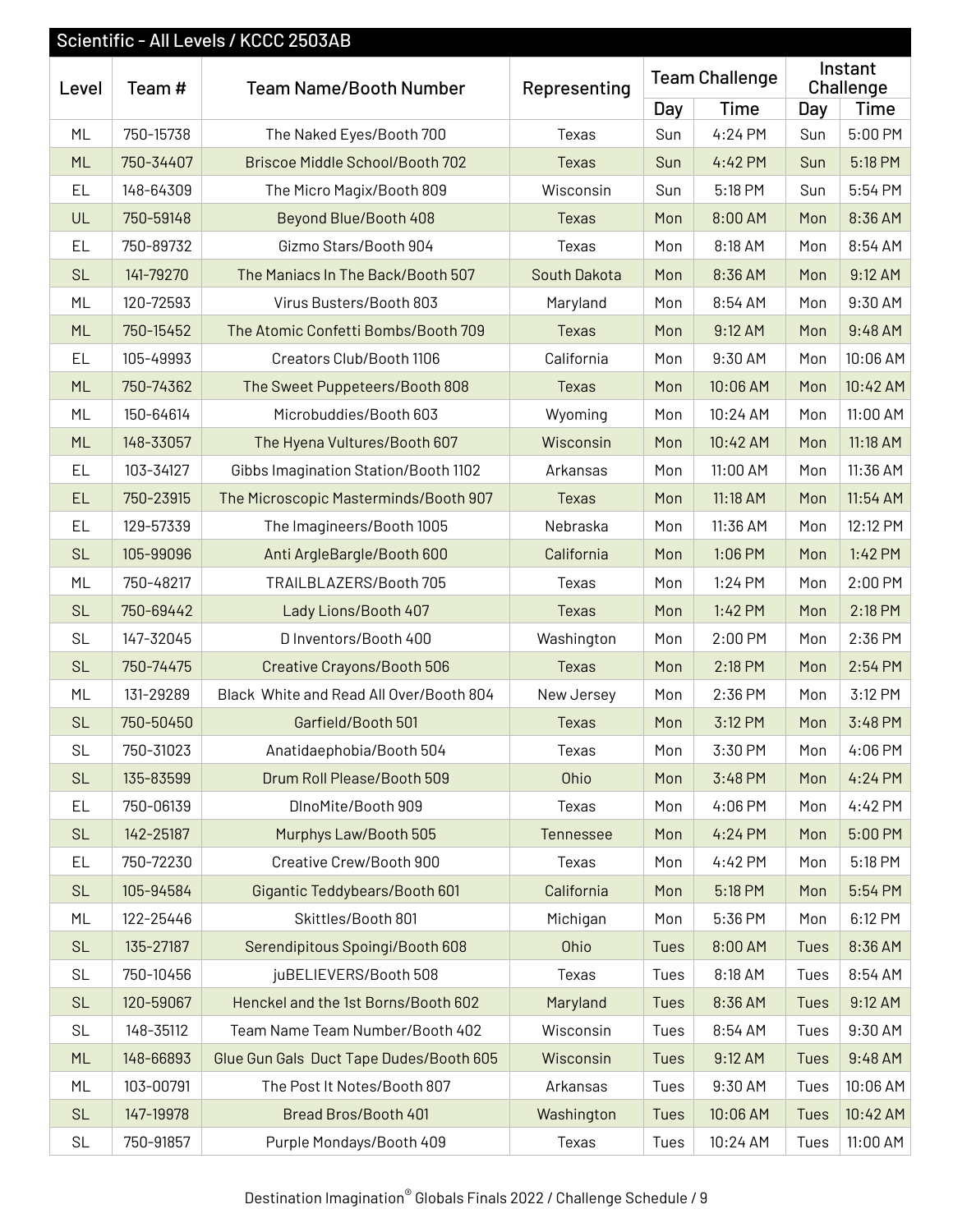| Scientific - All Levels / KCCC 2503AB |           |                               |                 |                       |            |                      |            |
|---------------------------------------|-----------|-------------------------------|-----------------|-----------------------|------------|----------------------|------------|
| Level                                 | Team #    | <b>Team Name/Booth Number</b> | Representing    | <b>Team Challenge</b> |            | Instant<br>Challenge |            |
|                                       |           |                               |                 | Day                   | Time       | Day                  | Time       |
| <b>ML</b>                             | 123-61916 | Manimaplatycats/Booth 802     | Minnesota       | Tues                  | 10:42 AM   | Tues                 | $11:18$ AM |
| <b>SL</b>                             | 750-59154 | Salt n Peppa/Booth 500        | Texas           | Tues                  | $11:00$ AM | Tues                 | 11:36 AM   |
| EL                                    | 114-17761 | Your Majesties/Booth 1009     | <b>Illinois</b> | <b>Tues</b>           | $11:18$ AM | Tues                 | $11:54$ AM |
| EL                                    | 750-75406 | Beans and Lice/Booth 1008     | Texas           | Tues                  | 11:36 AM   | Tues                 | 12:12 PM   |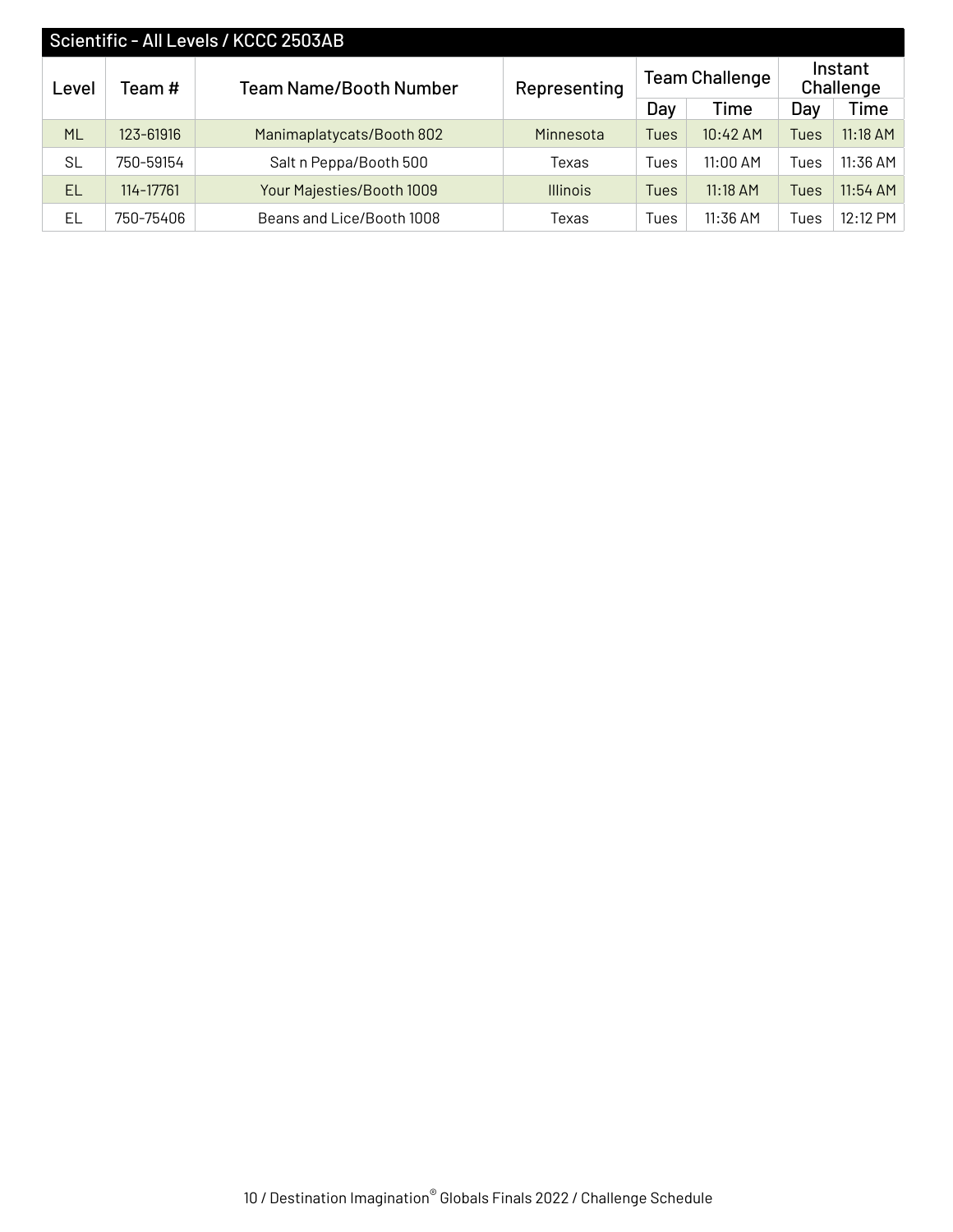

- Research trickster characters and how they have been portrayed in literature, theater, film, and/or mythology.
- Create and present a story about a trickster who attempts to overcome a tricky situation.
- Design and create a costume that goes through a costume transformation.
- Design and create an illusion that enhances the story.
- Create and present two Team Choice Elements that show off the team's interests, skills, areas of strength, and talents.

#### Fine Arts - EL / KCCC 3501D

| Team#<br>Level |           | <b>Team Name/Booth Number</b>              | Representing         |     | <b>Team Challenge</b> | Instant<br>Challenge |          |
|----------------|-----------|--------------------------------------------|----------------------|-----|-----------------------|----------------------|----------|
|                |           |                                            |                      | Day | Time                  | Day                  | Time     |
| <b>EL</b>      | 750-08322 | The Impastas/Booth 1023                    | <b>Texas</b>         | Sat | 1:06 PM               | Sat                  | 1:42 PM  |
| EL             | 148-34823 | Causers Of Chaos/Booth 821                 | Wisconsin            | Sat | 1:24 PM               | Sat                  | 2:00 PM  |
| <b>EL</b>      | 147-10036 | The Shipwrecked Rockets/Booth 823          | Washington           | Sat | 1:42 PM               | Sat                  | 2:18 PM  |
| EL             | 750-15143 | Chester Jordan Solar Sisters/Booth 914     | Texas                | Sat | 2:00 PM               | Sat                  | 2:36 PM  |
| <b>EL</b>      | 750-62180 | Fantastic Mythicats/Booth 917              | <b>Texas</b>         | Sat | 2:18 PM               | Sat                  | 2:54 PM  |
| EL             | 122-03318 | The Time Hopping Tricksters/Booth 1220     | Michigan             | Sat | 2:36 PM               | Sat                  | 3:12 PM  |
| <b>EL</b>      | 114-15533 | Insert Name Here / Booth 1214              | <b>Illinois</b>      | Sun | 10:42 AM              | Sun                  | 11:18 AM |
| EL             | 134-97766 | 7 Stripes/Booth 1119                       | New York             | Sun | 11:00 AM              | Sun                  | 11:36 AM |
| <b>EL</b>      | 750-48897 | Rainbow Dolphins/Booth 1015                | <b>Texas</b>         | Sun | 11:18 AM              | Sun                  | 11:54 AM |
| EL             | 750-68895 | DI in DIsquise/Booth 1016                  | Texas                | Sun | 11:36 AM              | Sun                  | 12:12 PM |
| <b>EL</b>      | 135-93483 | The Six Masterminds / Booth 1116           | Ohio                 | Sun | 1:06 PM               | Sun                  | 1:42 PM  |
| EL             | 135-11680 | Purple Tricky Tricksters/Booth 1117        | Ohio                 | Sun | 1:24 PM               | Sun                  | 2:00 PM  |
| <b>EL</b>      | 106-75352 | Cavity Causing Candy Kids/Booth 1217       | Colorado             | Sun | 2:00 PM               | Sun                  | 2:36 PM  |
| EL             | 135-08925 | Suspicious Impostors/Booth 1115            | Ohio                 | Sun | 2:18 PM               | Sun                  | 2:54 PM  |
| <b>EL</b>      | 148-95165 | Skunk Squad / Booth 815                    | Wisconsin            | Sun | 2:36 PM               | Sun                  | 3:12 PM  |
| EL             | 145-47522 | Somersaulting Cheesy Puffs/Booth 920       | Virginia             | Sun | 3:12 PM               | Sun                  | 3:48 PM  |
| <b>EL</b>      | 148-41403 | The Big Bad Snackers / Booth 819           | Wisconsin            | Sun | 3:30 PM               | Sun                  | 4:06 PM  |
| EL             | 750-75136 | The Serum Seven/Booth 1014                 | Texas                | Sun | 3:48 PM               | Sun                  | 4:24 PM  |
| <b>EL</b>      | 119-52143 | Medfield Madness/Booth 1218                | Massachusetts        | Sun | 4:06 PM               | Sun                  | 4:42 PM  |
| EL             | 163-60279 | Colorful Birds/Booth 1221                  | <b>Brazil</b>        | Sun | 4:24 PM               | Sun                  | 5:00 PM  |
| <b>EL</b>      | 106-72680 | <b>Creative Roaring Cougars/Booth 1219</b> | Colorado             | Mon | 8:18 AM               | Mon                  | 8:54 AM  |
| <b>EL</b>      | 148-95633 | Fierce and Feisty Foxes/Booth 814          | Wisconsin            | Mon | 8:36 AM               | Mon                  | 9:12 AM  |
| EL             | 750-23447 | The Divas and The Dude/Booth 1122          | Texas                | Mon | 9:12 AM               | Mon                  | 9:48 AM  |
| EL.            | 750-13360 | DONUTMessWithUs/Booth 915                  | Texas                | Mon | 9:30 AM               | Mon                  | 10:06 AM |
| <b>EL</b>      | 750-85099 | Royal HornetsCarver Center/Booth 1018      | <b>Texas</b>         | Mon | 10:06 AM              | Mon                  | 10:42 AM |
| EL.            | 166-61003 | DI IQ/Booth 1215                           | Ecuador              | Mon | 10:24 AM              | Mon                  | 11:00 AM |
| <b>EL</b>      | 130-51176 | <b>Bedford Rockstars/Booth 1121</b>        | <b>New Hampshire</b> | Mon | 10:42 AM              | Mon                  | 11:18 AM |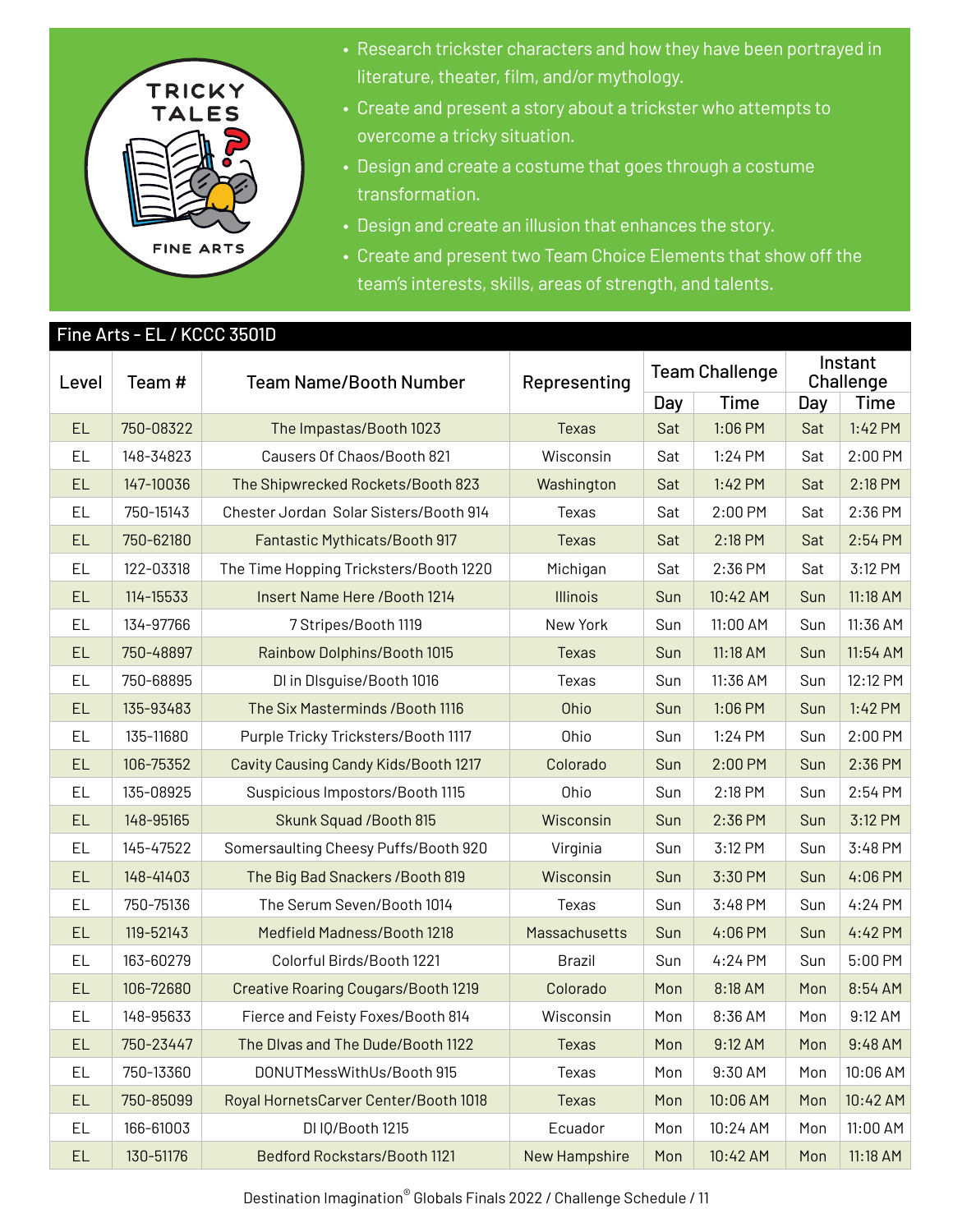|           | Fine Arts - EL / KCCC 3501D |                                   |               |                       |            |                      |             |  |  |
|-----------|-----------------------------|-----------------------------------|---------------|-----------------------|------------|----------------------|-------------|--|--|
| Level     | Team #                      | <b>Team Name/Booth Number</b>     | Representing  | <b>Team Challenge</b> |            | Instant<br>Challenge |             |  |  |
|           |                             |                                   |               | Day                   | Time       | Day                  | <b>Time</b> |  |  |
| EL        | 750-13966                   | Crazy Critters/Booth 916          | Texas         | Mon                   | 11:00 AM   | Mon                  | 11:36 AM    |  |  |
| EL        | 750-30367                   | Team To Be Continued / Booth 918  | <b>Texas</b>  | Mon                   | 11:18 AM   | Mon                  | 11:54 AM    |  |  |
| EL        | 750-60560                   | Slime Prime Time/Booth 1021       | Texas         | Mon                   | 11:36 AM   | Mon                  | 12:12 PM    |  |  |
| <b>EL</b> | 141-48316                   | The Goofy Gumballs/Booth 1120     | South Dakota  | Mon                   | $1:06$ PM  | Mon                  | 1:42 PM     |  |  |
| EL        | 122-45490                   | Bubble Buddies/Booth 1222         | Michigan      | Mon                   | 1:42 PM    | Mon                  | 2:18 PM     |  |  |
| <b>EL</b> | 135-54185                   | Tricky Rickies/Booth 1114         | <b>Ohio</b>   | Mon                   | 2:00 PM    | Mon                  | 2:36 PM     |  |  |
| EL        | 750-41949                   | Boon Birds/Booth 1017             | Texas         | Mon                   | 2:18 PM    | Mon                  | 2:54 PM     |  |  |
| EL        | 750-93917                   | Chewbaccadoodles/Booth 919        | Texas         | Mon                   | 2:36 PM    | Mon                  | 3:12 PM     |  |  |
| EL        | 123-04931                   | The Underestimated/Booth 1123     | Minnesota     | Tues                  | 8:00 AM    | Tues                 | 8:36 AM     |  |  |
| EL        | 119-69531                   | Nothing Punny About It/Booth 1216 | Massachusetts | <b>Tues</b>           | 8:36 AM    | Tues                 | 9:12 AM     |  |  |
| EL        | 148-53444                   | Fruzen Fruitcakes/Booth 817       | Wisconsin     | Tues                  | 8:54 AM    | Tues                 | 9:30 AM     |  |  |
| <b>EL</b> | 750-22822                   | Beagles/Booth 1019                | Texas         | Tues                  | 9:12 AM    | Tues                 | 9:48 AM     |  |  |
| EL        | 141-12962                   | NARRAN/Booth 1118                 | South Dakota  | Tues                  | 9:30 AM    | Tues                 | 10:06 AM    |  |  |
| <b>EL</b> | 147-09235                   | Focusphobia/Booth 922             | Washington    | <b>Tues</b>           | $10:06$ AM | Tues                 | 10:42 AM    |  |  |

### Fine Arts - ML, SL, UL / KCCC 3501C

| Level     | Team #    | <b>Team Name/Booth Number</b>            | Representing      | <b>Team Challenge</b> |             | Instant<br>Challenge |             |
|-----------|-----------|------------------------------------------|-------------------|-----------------------|-------------|----------------------|-------------|
|           |           |                                          |                   | Day                   | <b>Time</b> | Day                  | <b>Time</b> |
| <b>SL</b> | 114-96207 | KKaRR/Booth 307                          | <b>Illinois</b>   | Sat                   | 10:42 AM    | Sat                  | 11:18 AM    |
| ML        | 130-88227 | Something Punny This Way Comes/Booth 622 | New Hampshire     | Sat                   | 11:00 AM    | Sat                  | 11:36 AM    |
| <b>ML</b> | 750-37716 | Oh My Octopi/Booth 419                   | <b>Texas</b>      | Sat                   | 11:18 AM    | Sat                  | 11:54 AM    |
| ML        | 750-33921 | Masters of Disguise/Booth 518            | Texas             | Sat                   | 11:36 AM    | Sat                  | 12:12 PM    |
| <b>SL</b> | 106-26270 | FDI/Booth 317                            | Colorado          | Sat                   | 1:06 PM     | Sat                  | 1:42 PM     |
| ML        | 141-56662 | The Cracking Crackers/Booth 517          | South Dakota      | Sat                   | 1:24 PM     | Sat                  | 2:00 PM     |
| <b>ML</b> | 750-58034 | DI GATORS/Booth 516                      | <b>Texas</b>      | Sat                   | 1:42 PM     | Sat                  | 2:18 PM     |
| <b>SL</b> | 131-31277 | OxymoroniKS/Booth 304                    | New Jersey        | Sat                   | 2:00 PM     | Sat                  | 2:36 PM     |
| <b>SL</b> | 134-33858 | DI or Die/Booth 306                      | New York          | Sat                   | 2:18 PM     | Sat                  | 2:54 PM     |
| ML        | 120-92073 | Peculiar Pandas/Booth 621                | Maryland          | Sat                   | 3:12 PM     | Sat                  | 3:48 PM     |
| UL        | 750-77502 | Cat Just /Booth 204                      | <b>Texas</b>      | Sat                   | 3:30 PM     | Sat                  | 4:06 PM     |
| ML        | 141-73881 | Rascals/Booth 519                        | South Dakota      | Sat                   | 3:48 PM     | Sat                  | 4:24 PM     |
| <b>ML</b> | 132-97399 | Oh No Our table is brocken / Booth 523   | <b>New Mexico</b> | Sat                   | 4:06 PM     | Sat                  | 4:42 PM     |
| ML        | 106-16211 | Sister Rivalry/Booth 714                 | Colorado          | Sun                   | 8:00 AM     | Sun                  | 8:36 AM     |
| <b>SL</b> | 135-00080 | The Brainy Bears/Booth 316               | Ohio              | Sun                   | 8:18 AM     | Sun                  | 8:54 AM     |
| ML        | 148-78298 | Meme Supremes/Booth 416                  | Wisconsin         | Sun                   | 8:36 AM     | Sun                  | 9:12 AM     |
| <b>SL</b> | 105-20306 | Jinxed Jicamas/Booth 420                 | California        | Sun                   | 8:54 AM     | Sun                  | 9:30 AM     |
| ML        | 105-34597 | The DInamites/Booth 822                  | California        | Sun                   | 9:12 AM     | Sun                  | 9:48 AM     |
| <b>ML</b> | 106-08812 | 7 Cool Jumping Tornados/Booth 718        | Colorado          | Sun                   | 9:30 AM     | Sun                  | 10:06 AM    |

12 / Destination Imagination® Globals Finals 2022 / Challenge Schedule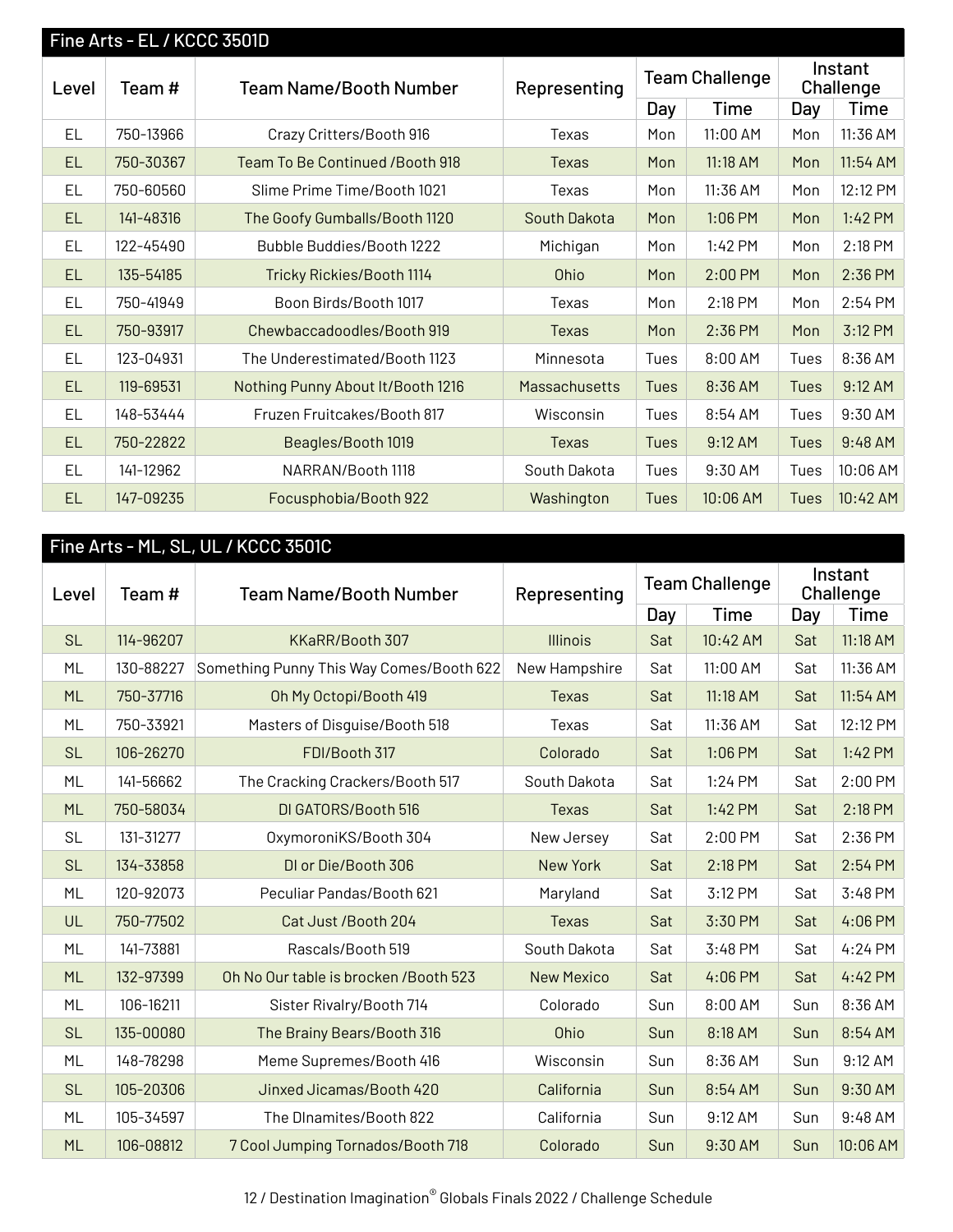|           |           | Fine Arts - ML, SL, UL / KCCC 3501C          |               |     |                       |     |                      |
|-----------|-----------|----------------------------------------------|---------------|-----|-----------------------|-----|----------------------|
| Level     | Team#     | <b>Team Name/Booth Number</b>                | Representing  |     | <b>Team Challenge</b> |     | Instant<br>Challenge |
|           |           |                                              |               | Day | <b>Time</b>           | Day | <b>Time</b>          |
| <b>SL</b> | 105-03762 | 7 Dancing Cukoooz/Booth 321                  | California    | Sun | 10:06 AM              | Sun | 10:42 AM             |
| <b>SL</b> | 750-90587 | 6 Time Rush/Booth 320                        | <b>Texas</b>  | Sun | 10:24 AM              | Sun | 11:00 AM             |
| ML        | 148-55171 | Madness Makers / Booth 415                   | Wisconsin     | Sun | 10:42 AM              | Sun | 11:18 AM             |
| <b>SL</b> | 750-22702 | Nefarious SEAhorses/Booth 217                | <b>Texas</b>  | Sun | 11:00 AM              | Sun | 11:36 AM             |
| <b>SL</b> | 147-19808 | Heroic Villains/Booth 207                    | Washington    | Sun | 11:18 AM              | Sun | 11:54 AM             |
| ML        | 750-68331 | The All Stars/Booth 522                      | <b>Texas</b>  | Sun | 11:36 AM              | Sun | 12:12 PM             |
| <b>SL</b> | 134-02819 | Allegedly Fruit Salad / Booth 308            | New York      | Sun | 1:06 PM               | Sun | 1:42 PM              |
| <b>SL</b> | 124-42613 | Extreme Grandma Rugby/Booth 300              | Missouri      | Sun | 1:24 PM               | Sun | 2:00 PM              |
| <b>SL</b> | 105-82315 | Narwhal Noobs/Booth 422                      | California    | Sun | 1:42 PM               | Sun | 2:18 PM              |
| <b>ML</b> | 150-03019 | Hottie Takis/Booth 418                       | Wyoming       | Sun | 2:00 PM               | Sun | 2:36 PM              |
| <b>SL</b> | 106-30762 | Burning Wire Wizards/Booth 315               | Colorado      | Sun | 2:18 PM               | Sun | 2:54 PM              |
| UL        | 750-15279 | Smells Like Team Spirit/Booth 202            | <b>Texas</b>  | Sun | 2:36 PM               | Sun | 3:12 PM              |
| ML        | 114-45910 | <b>Destination Procrastination/Booth 722</b> | Illinois      | Sun | 3:12 PM               | Sun | 3:48 PM              |
| <b>SL</b> | 123-07096 | Sleep is Not Mandatory/Booth 301             | Minnesota     | Sun | 3:30 PM               | Sun | 4:06 PM              |
| ML        | 105-01715 | DI Dragons/Booth 820                         | California    | Sun | 3:48 PM               | Sun | 4:24 PM              |
| <b>ML</b> | 103-37214 | Spa City Axolotls/Booth 816                  | Arkansas      | Sun | 4:06 PM               | Sun | 4:42 PM              |
| ML        | 166-81975 | Gladiawarrior souls /Booth 720               | Ecuador       | Sun | 4:24 PM               | Sun | 5:00 PM              |
| <b>SL</b> | 115-77462 | Joe Mama/Booth 305                           | Indiana       | Sun | 4:42 PM               | Sun | 5:18 PM              |
| ML        | 103-85869 | Airplane Mode/Booth 818                      | Arkansas      | Sun | 5:18 PM               | Sun | 5:54 PM              |
| <b>ML</b> | 105-10268 | Light Bulbs/Booth 723                        | California    | Sun | 5:36 PM               | Sun | 6:12 PM              |
| ML        | 142-46803 | Fourest Friends/Booth 514                    | Tennessee     | Mon | 8:00 AM               | Mon | 8:36 AM              |
| <b>ML</b> | 123-44682 | Clogged Cogs/Booth 614                       | Minnesota     | Mon | 8:18 AM               | Mon | 8:54 AM              |
| ML        | 147-01045 | Jazz Pizzazz/Booth 417                       | Washington    | Mon | 8:36 AM               | Mon | 9:12 AM              |
| <b>SL</b> | 135-59659 | Whatever their name is/Booth 314             | Ohio          | Mon | 8:54 AM               | Mon | 9:30 AM              |
| ML        | 130-03970 | The Myth of the SoCalled Sister/Booth 620    | New Hampshire | Mon | 9:12 AM               | Mon | 9:48 AM              |
| ML        | 141-87950 | Perky Periwinkle Pademelons/Booth 515        | South Dakota  | Mon | 9:30 AM               | Mon | 10:06 AM             |
| ML        | 105-48207 | The 6th DImention/Booth 717                  | California    | Mon | 10:06 AM              | Mon | 10:42 AM             |
| <b>SL</b> | 750-17497 | We dont get distrac ooh pizza/Booth 215      | <b>Texas</b>  | Mon | 10:24 AM              | Mon | 11:00 AM             |
| ML        | 124-45037 | Yo Mommas 5 Missing Kids/Booth 616           | Missouri      | Mon | 10:42 AM              | Mon | 11:18 AM             |
| <b>SL</b> | 750-18838 | Houston We Have a Problem/Booth 221          | Texas         | Mon | 11:00 AM              | Mon | 11:36 AM             |
| ML        | 106-24627 | The No Good Tricksters/Booth 716             | Colorado      | Mon | 11:18 AM              | Mon | 11:54 AM             |
| UL        | 103-94370 | Hamilton is Just OK/Booth 200                | Arkansas      | Mon | 11:36 AM              | Mon | 12:12 PM             |
| <b>SL</b> | 147-61870 | Plot Twist/Booth 205                         | Washington    | Mon | 1:06 PM               | Mon | 1:42 PM              |
| <b>SL</b> | 750-16786 | DI Cant think of a name/Booth 322            | Texas         | Mon | 1:24 PM               | Mon | 2:00 PM              |
| <b>SL</b> | 166-72176 | The trickers/Booth 309                       | Ecuador       | Mon | 1:42 PM               | Mon | 2:18 PM              |
| ML        | 129-04641 | The Fantastic Four/Booth 618                 | Nebraska      | Mon | 2:00 PM               | Mon | 2:36 PM              |
| ML        | 119-86041 | The Shrooms/Booth 619                        | Massachusetts | Mon | 2:18 PM               | Mon | 2:54 PM              |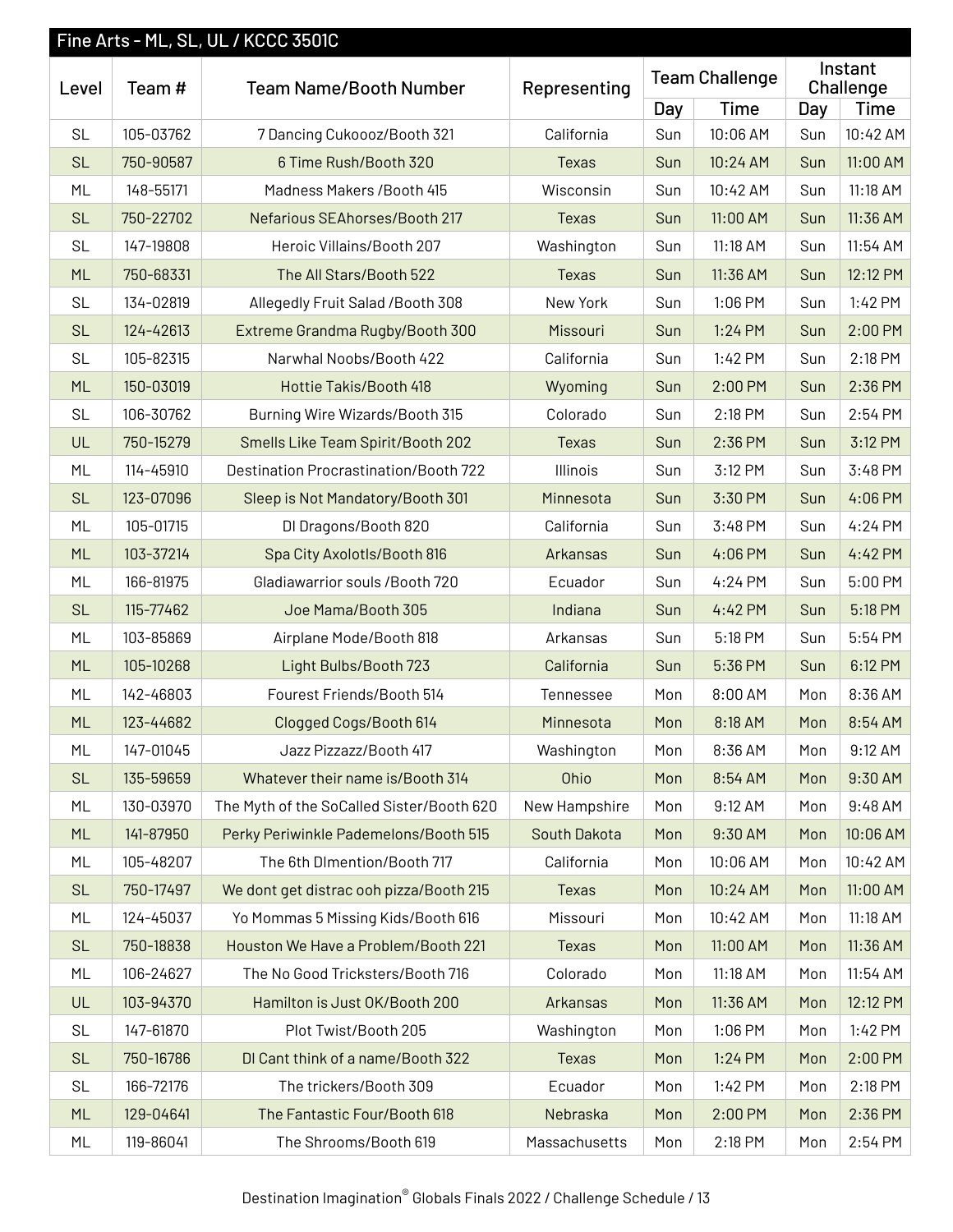|           |           | Fine Arts - ML, SL, UL / KCCC 3501C        |                      |                       |             |                      |             |
|-----------|-----------|--------------------------------------------|----------------------|-----------------------|-------------|----------------------|-------------|
| Level     | Team #    | <b>Team Name/Booth Number</b>              | Representing         | <b>Team Challenge</b> |             | Instant<br>Challenge |             |
|           |           |                                            |                      | Day                   | <b>Time</b> | Day                  | <b>Time</b> |
| <b>ML</b> | 120-99238 | EMS DI Squids/Booth 623                    | Maryland             | Mon                   | 2:36 PM     | Mon                  | 3:12 PM     |
| ML        | 134-65425 | Loki Ladies/Booth 521                      | New York             | Mon                   | 3:12 PM     | Mon                  | 3:48 PM     |
| <b>SL</b> | 120-44907 | The Disappointments/Booth 303              | Maryland             | Mon                   | 3:30 PM     | Mon                  | 4:06 PM     |
| <b>SL</b> | 750-68764 | Vandegrift 3 Cowboy Pigeons/Booth 219      | Texas                | Mon                   | 3:48 PM     | Mon                  | 4:24 PM     |
| <b>SL</b> | 147-07149 | The Golden Trio/Booth 203                  | Washington           | Mon                   | 4:06 PM     | Mon                  | 4:42 PM     |
| <b>SL</b> | 137-15301 | Washed up/Booth 318                        | Oregon               | Mon                   | 4:24 PM     | Mon                  | 5:00 PM     |
| <b>SL</b> | 105-52802 | Well Technically / Booth 323               | California           | Mon                   | 4:42 PM     | Mon                  | 5:18 PM     |
| <b>SL</b> | 147-35242 | Duct Duct Goose/Booth 209                  | Washington           | Mon                   | 5:18 PM     | Mon                  | 5:54 PM     |
| <b>SL</b> | 148-64574 | <b>Team Nameless/Booth 201</b>             | Wisconsin            | Mon                   | 5:36 PM     | Mon                  | 6:12 PM     |
| ML        | 750-99382 | WOW Wonders of the World/Booth 421         | Texas                | Tues                  | 8:00 AM     | Tues                 | 8:36 AM     |
| <b>ML</b> | 105-08729 | Because Pigs are Awesome/Booth 721         | California           | Tues                  | 8:18 AM     | Tues                 | 8:54 AM     |
| <b>SL</b> | 750-04507 | Creative Crayons/Booth 223                 | Texas                | Tues                  | 8:36 AM     | Tues                 | 9:12 AM     |
| <b>SL</b> | 130-60223 | <b>Essential Lurkers/Booth 302</b>         | <b>New Hampshire</b> | <b>Tues</b>           | 8:54 AM     | Tues                 | 9:30 AM     |
| <b>SL</b> | 105-63873 | Its Not What It Looks Like/Booth 319       | California           | Tues                  | 9:12 AM     | Tues                 | 9:48 AM     |
| <b>ML</b> | 148-85717 | Alacamazing/Booth 414                      | Wisconsin            | <b>Tues</b>           | 9:30 AM     | <b>Tues</b>          | 10:06 AM    |
| ML        | 750-38005 | Curtain Call YWLA Midland/Booth 423        | Texas                | Tues                  | 10:06 AM    | Tues                 | 10:42 AM    |
| <b>ML</b> | 750-47754 | Wukacha/Booth 520                          | <b>Texas</b>         | <b>Tues</b>           | 10:24 AM    | <b>Tues</b>          | 11:00 AM    |
| <b>ML</b> | 105-38847 | The Winning Hand/Booth 715                 | California           | Tues                  | 10:42 AM    | Tues                 | 11:18 AM    |
| <b>ML</b> | 105-75252 | Legendary Dishwashers Parallel U/Booth 719 | California           | <b>Tues</b>           | 11:00 AM    | Tues                 | 11:36 AM    |
| ML        | 119-62697 | StH/Booth 617                              | Massachusetts        | Tues                  | 11:18 AM    | Tues                 | 11:54 AM    |
| <b>ML</b> | 122-77599 | Dlamonds/Booth 615                         | Michigan             | <b>Tues</b>           | 11:36 AM    | <b>Tues</b>          | 12:12 PM    |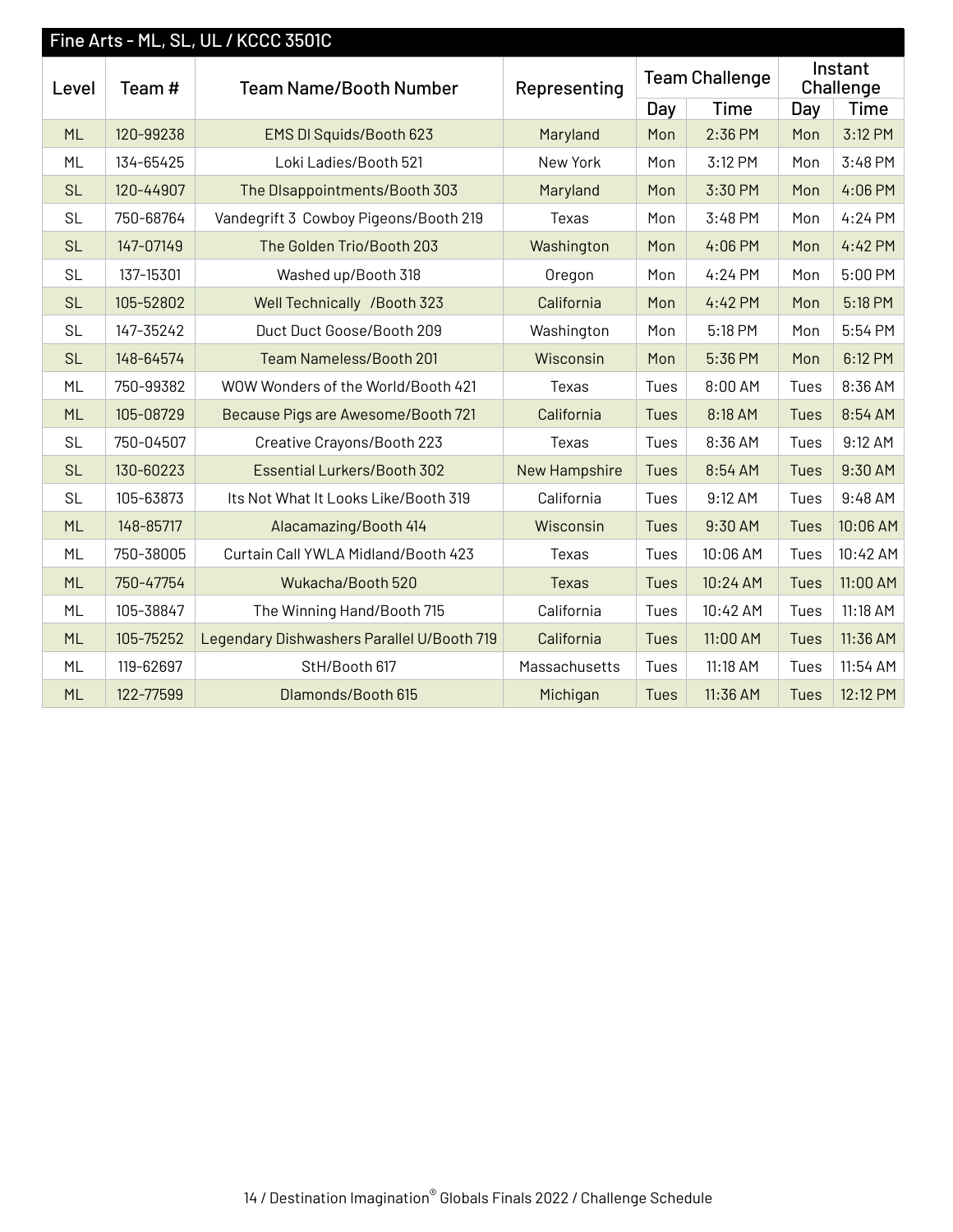

- Research festivals from around the world.
- Create and present a two-act improvisational skit about a goal a character is trying to achieve at a festival.
- Choose between 2 options to help the character to attempt to achieve the goal.
- Enhance the skit with a set of boxes.

|           |           | Improvisational - All Levels / KCCC 2103B |                 |     |                       |     |                      |
|-----------|-----------|-------------------------------------------|-----------------|-----|-----------------------|-----|----------------------|
| Level     | Team#     | <b>Team Name/Booth Number</b>             | Representing    |     | <b>Team Challenge</b> |     | Instant<br>Challenge |
|           |           |                                           |                 | Day | <b>Time</b>           | Day | <b>Time</b>          |
| UL        | 750-56128 | JCMC2/Booth 1617                          | <b>Texas</b>    | Sat | 11:00 AM              | Sat | 11:36 AM             |
| EL        | 120-26025 | Huntingtown Festival Dragons/Booth 1707   | Maryland        | Sat | 11:18 AM              | Sat | 11:54 AM             |
| <b>ML</b> | 114-59770 | The 3 Musketeers/Booth 1819               | <b>Illinois</b> | Sat | 11:36 AM              | Sat | 12:12 PM             |
| <b>SL</b> | 750-07538 | Metallic Chickens/Booth 1518              | Texas           | Sat | 1:06 PM               | Sat | 1:42 PM              |
| <b>SL</b> | 120-95933 | The Girl the Gay the They/Booth 1620      | Maryland        | Sat | 1:24 PM               | Sat | 2:00 PM              |
| ML        | 750-71041 | Un Charro y Las Charras/Booth 1719        | Texas           | Sat | 1:42 PM               | Sat | 2:18 PM              |
| <b>SL</b> | 128-30488 | Breaking the Loop/Booth 1515              | North Dakota    | Sat | 2:00 PM               | Sat | 2:36 PM              |
| <b>SL</b> | 750-62743 | JACKGAS/Booth 1500                        | Texas           | Sat | 2:18 PM               | Sat | 2:54 PM              |
| <b>ML</b> | 114-95794 | Howe Boyz / Booth 1817                    | <b>Illinois</b> | Sat | 2:36 PM               | Sat | 3:12 PM              |
| ML        | 105-09695 | Smarties/Booth 1918                       | California      | Sat | 3:12 PM               | Sat | 3:48 PM              |
| <b>SL</b> | 750-64987 | DI Janes/Booth 1504                       | <b>Texas</b>    | Sat | 3:30 PM               | Sat | 4:06 PM              |
| <b>SL</b> | 105-07659 | The Frozen Uncrustables/Booth 1614        | California      | Sat | 3:48 PM               | Sat | 4:24 PM              |
| <b>SL</b> | 135-61891 | The Homocapians/Booth 1505                | <b>Ohio</b>     | Sun | 8:00 AM               | Sun | 8:36 AM              |
| EL        | 750-21041 | Ramen Noodle Robbers/Booth 1601           | Texas           | Sun | 8:36 AM               | Sun | 9:12 AM              |
| <b>SL</b> | 106-83756 | The Residuals/Booth 1616                  | Colorado        | Sun | 8:54 AM               | Sun | 9:30 AM              |
| EL        | 114-33010 | Terra Subah Gaea/Booth 1705               | Illinois        | Sun | 9:12 AM               | Sun | 9:48 AM              |
| EL        | 122-85694 | Thomas Edison Tacos/Booth 1700            | Michigan        | Sun | 9:30 AM               | Sun | 10:06 AM             |
| <b>SL</b> | 120-20265 | Woah/Booth 1622                           | Maryland        | Sun | 10:06 AM              | Sun | 10:42 AM             |
| <b>SL</b> | 122-62730 | Eggs with Legs/Booth 1521                 | Michigan        | Sun | 10:24 AM              | Sun | 11:00 AM             |
| ML        | 750-83453 | DI Big Brains/Booth 1718                  | Texas           | Sun | 10:42 AM              | Sun | 11:18 AM             |
| EL        | 148-74861 | Team Umbrellas Go Aaaaahh/Booth 1608      | Wisconsin       | Sun | 11:00 AM              | Sun | 11:36 AM             |
| SL        | 135-17387 | Happy Group The Final Chapter/Booth 1509  | Ohio            | Sun | 11:18 AM              | Sun | 11:54 AM             |
| ML        | 131-45863 | Just DI It/Booth 1816                     | New Jersey      | Sun | 11:36 AM              | Sun | 12:12 PM             |
| <b>SL</b> | 131-24209 | Smores/Booth 1517                         | New Jersey      | Sun | 1:06 PM               | Sun | 1:42 PM              |
| <b>ML</b> | 750-50461 | The Broadway Breakouts/Booth 1716         | <b>Texas</b>    | Sun | 1:24 PM               | Sun | 2:00 PM              |
| EL        | 750-75420 | Stage Whisperers/Booth 1706               | Texas           | Sun | 1:42 PM               | Sun | 2:18 PM              |
| <b>SL</b> | 106-60324 | The DI FitnessGram PACER Test/Booth 1618  | Colorado        | Sun | 2:00 PM               | Sun | 2:36 PM              |
| ML        | 105-40383 | Fast and Fabulous Falcons / Booth 1920    | California      | Sun | 2:18 PM               | Sun | 2:54 PM              |
| <b>SL</b> | 147-88924 | Us 3/Booth 1520                           | Washington      | Sun | 2:36 PM               | Sun | 3:12 PM              |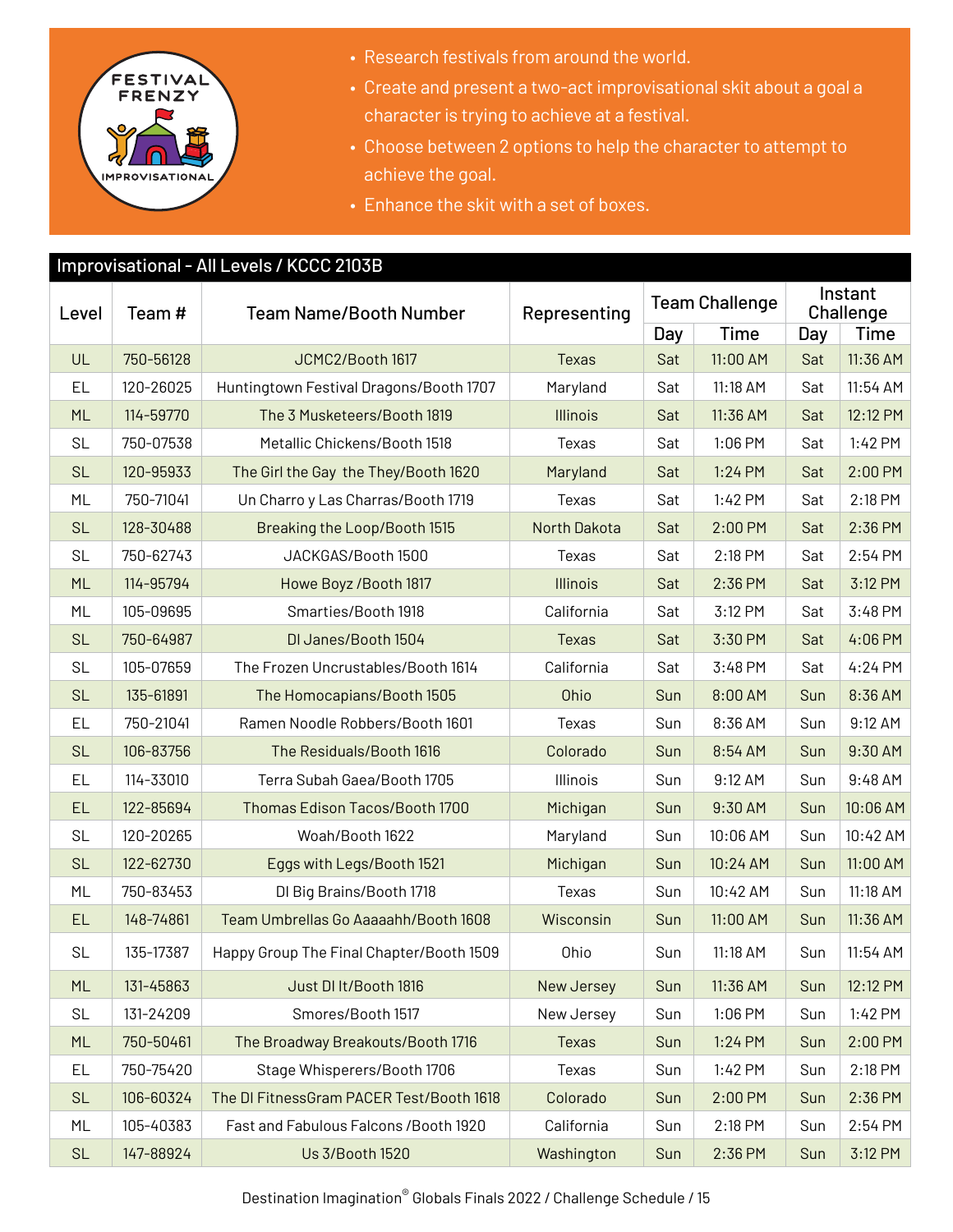| Improvisational - All Levels / KCCC 2103B |           |                                            |                |      |                       |      |                      |
|-------------------------------------------|-----------|--------------------------------------------|----------------|------|-----------------------|------|----------------------|
| Level                                     | Team#     | <b>Team Name/Booth Number</b>              | Representing   |      | <b>Team Challenge</b> |      | Instant<br>Challenge |
|                                           |           |                                            |                | Day  | <b>Time</b>           | Day  | <b>Time</b>          |
| <b>SL</b>                                 | 750-71700 | Nerdy Birdy Trio/Booth 1514                | Texas          | Sun  | 3:12 PM               | Sun  | 3:48 PM              |
| ML                                        | 148-76364 | Runaway Hamstens/Booth 1722                | Wisconsin      | Sun  | 3:30 PM               | Sun  | 4:06 PM              |
| EL                                        | 750-94815 | The Improvables/Booth 1607                 | Texas          | Sun  | 3:48 PM               | Sun  | 4:24 PM              |
| <b>EL</b>                                 | 750-78027 | Sometimes Wise/Booth 1602                  | <b>Texas</b>   | Sun  | 4:06 PM               | Sun  | 4:42 PM              |
| ML                                        | 750-20941 | Controlled Chaos/Booth 1717                | Texas          | Sun  | 4:24 PM               | Sun  | 5:00 PM              |
| <b>SL</b>                                 | 148-74419 | Glebe Ft Death by Cheese/Booth 1522        | Wisconsin      | Sun  | 4:42 PM               | Sun  | 5:18 PM              |
| <b>SL</b>                                 | 750-42081 | Frenzied Revelers/Booth 1516               | Texas          | Sun  | 5:18 PM               | Sun  | 5:54 PM              |
| ML                                        | 147-14433 | Please lower your expectations/Booth 1615  | Washington     | Sun  | 5:36 PM               | Sun  | 6:12 PM              |
| ML                                        | 145-42679 | Awesomeish Big Brain Bookworm P/Booth      | Virginia       | Mon  | 8:00 AM               | Mon  | 8:36 AM              |
| <b>EL</b>                                 | 750-77504 | Salty Popcorn/Booth 1600                   | <b>Texas</b>   | Mon  | 8:18 AM               | Mon  | 8:54 AM              |
| ML                                        | 750-16387 | Teenagers Tiaras/Booth 1714                | Texas          | Mon  | 8:36 AM               | Mon  | 9:12 AM              |
| <b>SL</b>                                 | 135-50819 | Young Fives/Booth 1507                     | Ohio           | Mon  | 8:54 AM               | Mon  | 9:30 AM              |
| ML                                        | 163-58590 | Atumalaka/Booth 1914                       | <b>Brazil</b>  | Mon  | 9:12 AM               | Mon  | 9:48 AM              |
| UL                                        | 750-21748 | CIA/Booth 1619                             | <b>Texas</b>   | Mon  | 10:06 AM              | Mon  | 10:42 AM             |
| ML                                        | 106-87427 | DIsasterous Lonely Bathtubs/Booth 1922     | Colorado       | Mon  | 10:24 AM              | Mon  | 11:00 AM             |
| ML                                        | 106-51250 | MidKnights of the Squared Table/Booth 1823 | Colorado       | Mon  | 10:42 AM              | Mon  | 11:18 AM             |
| EL                                        | 750-65716 | The Improv Einsteins/Booth 1609            | Texas          | Mon  | 11:00 AM              | Mon  | 11:36 AM             |
| ML                                        | 120-23460 | Drama Queens/Booth 1815                    | Maryland       | Mon  | 11:18 AM              | Mon  | 11:54 AM             |
| ML                                        | 130-74919 | Extra Hot Hot Chocolate/Booth 1814         | New Hampshire  | Mon  | 11:36 AM              | Mon  | 12:12 PM             |
| <b>EL</b>                                 | 750-07546 | Gucci Gorillas/Booth 1603                  | <b>Texas</b>   | Mon  | 1:06 PM               | Mon  | 1:42 PM              |
| ML                                        | 750-81674 | The American Stars/Booth 1721              | Texas          | Mon  | 1:24 PM               | Mon  | 2:00 PM              |
| EL                                        | 148-28298 | <b>Dlishwasher Friends/Booth 1606</b>      | Wisconsin      | Mon  | 1:42 PM               | Mon  | 2:18 PM              |
| <b>SL</b>                                 | 130-95278 | MindBlowers/Booth 1519                     | New Hampshire  | Mon  | 2:00 PM               | Mon  | 2:36 PM              |
| ML                                        | 337-37327 | Ninjas Fairies/Booth 1822                  | Pakistan       | Mon  | 2:18 PM               | Mon  | 2:54 PM              |
| <b>SL</b>                                 | 103-01422 | Spa City Dominators/Booth 1621             | Arkansas       | Mon  | 3:12 PM               | Mon  | 3:48 PM              |
| <b>SL</b>                                 | 750-08244 | <b>Goal Diggers/Booth 1508</b>             | Texas          | Mon  | 3:30 PM               | Mon  | 4:06 PM              |
| EL                                        | 127-35894 | Equivalent of 10 Tbsp of Sugar/Booth 1704  | North Carolina | Mon  | 3:48 PM               | Mon  | 4:24 PM              |
| ML                                        | 148-27803 | Octollamalopes/Booth 1915                  | Wisconsin      | Mon  | 4:06 PM               | Mon  | 4:42 PM              |
| ML                                        | 142-79479 | News Channel 36/Booth 1715                 | Tennessee      | Mon  | 4:24 PM               | Mon  | 5:00 PM              |
| EL                                        | 123-70699 | Magic Fireball Tornadoes/Booth 1702        | Minnesota      | Mon  | 4:42 PM               | Mon  | 5:18 PM              |
| <b>SL</b>                                 | 750-70314 | Caarbadarbons/Booth 1502                   | Texas          | Mon  | 5:18 PM               | Mon  | 5:54 PM              |
| ML                                        | 106-26990 | Disco Dogs/Booth 1821                      | Colorado       | Mon  | 5:36 PM               | Mon  | 6:12 PM              |
| <b>SL</b>                                 | 119-47516 | Blue Mustaches/Booth 1523                  | Massachusetts  | Tues | 8:00 AM               | Tues | 8:36 AM              |
| ML                                        | 135-36212 | Classic Rock Cats/Booth 1820               | Ohio           | Tues | 8:18 AM               | Tues | 8:54 AM              |
| <b>SL</b>                                 | 750-24237 | TROTIC/Booth 1506                          | Texas          | Tues | 8:36 AM               | Tues | 9:12 AM              |
| ML                                        | 750-83813 | The Nerd Herd/Booth 1723                   | Texas          | Tues | 8:54 AM               | Tues | 9:30 AM              |
| SL                                        | 105-61189 | STEM CELLS/Booth 1623                      | California     | Tues | 9:12 AM               | Tues | 9:48 AM              |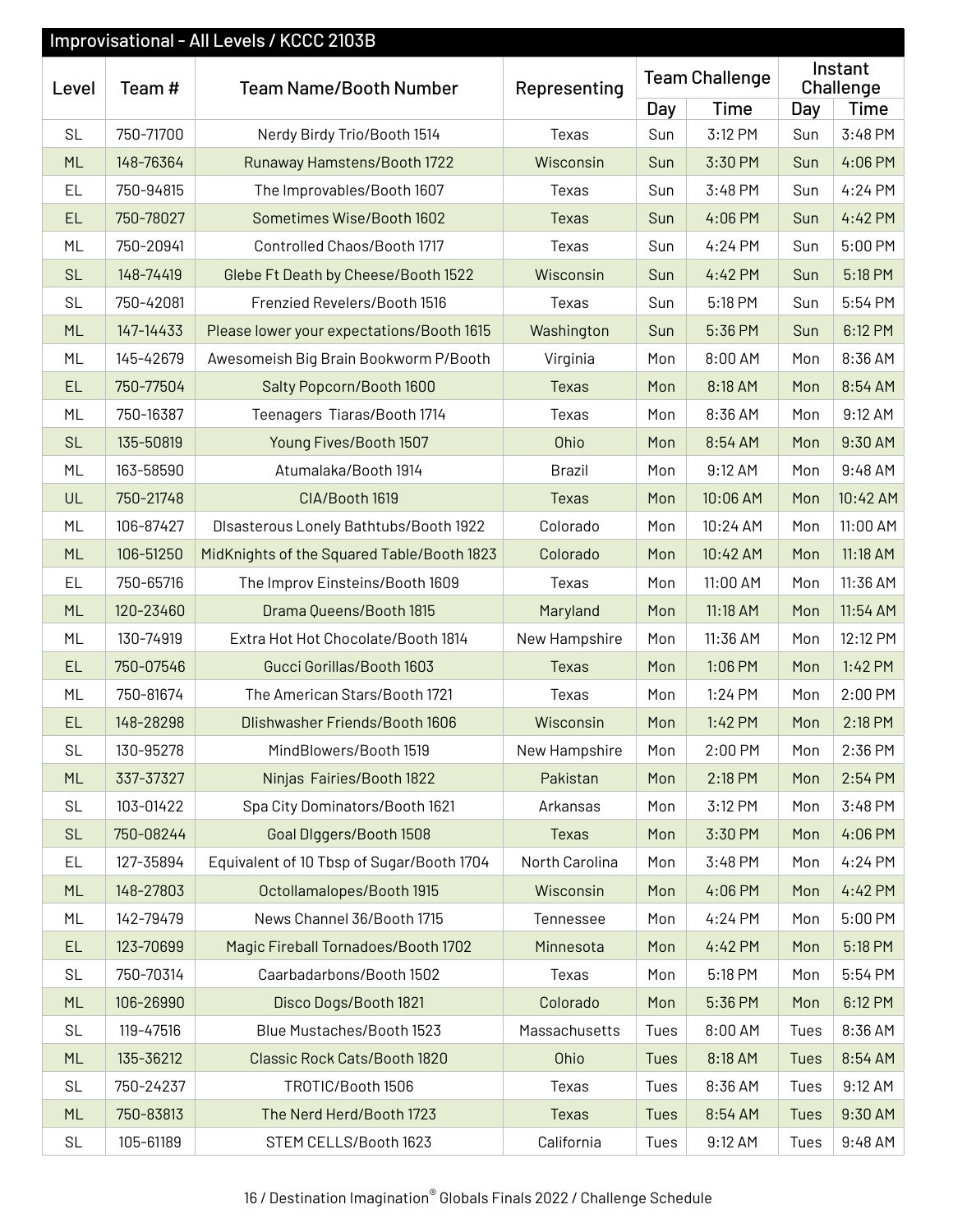| Improvisational - All Levels / KCCC 2103B |                                         |                                          |                       |      |                      |             |            |  |  |  |  |
|-------------------------------------------|-----------------------------------------|------------------------------------------|-----------------------|------|----------------------|-------------|------------|--|--|--|--|
| Level                                     | <b>Team Name/Booth Number</b><br>Team # | Representing                             | <b>Team Challenge</b> |      | Instant<br>Challenge |             |            |  |  |  |  |
|                                           |                                         |                                          |                       | Day  | Time                 | Day         | Time       |  |  |  |  |
| EL.                                       | 750-93857                               | Panda Heroes/Booth 1708                  | Texas                 | Tues | $9:30$ AM            | Tues        | 10:06 AM   |  |  |  |  |
| EL                                        | 120-17390                               | GaleBailey Ghost Girls/Booth 1709        | Maryland              | Tues | 10:06 AM             | Tues        | 10:42 AM   |  |  |  |  |
| EL.                                       | 750-61331                               | Sierra Vista Super Noodles/Booth 1604    | Texas                 | Tues | 10:24 AM             | Tues        | $11:00$ AM |  |  |  |  |
| ML                                        | 134-11690                               | A Decent Team/Booth 1818                 | New York              | Tues | 10:42 AM             | Tues        | $11:18$ AM |  |  |  |  |
| <b>SL</b>                                 | 750-96874                               | THEM/Booth 1503                          | Texas                 | Tues | $11:00$ AM           | <b>Tues</b> | 11:36 AM   |  |  |  |  |
| EL                                        | 750-38864                               | The Peanut Butter Boba Cobras/Booth 1605 | Texas                 | Tues | $11:18$ AM           | Tues        | 11:54 AM   |  |  |  |  |
| <b>ML</b>                                 | 105-78110                               | Act Fast Maniacs/Booth 1916              | California            | Tues | $11:36$ AM           | Tues        | 12:12 PM   |  |  |  |  |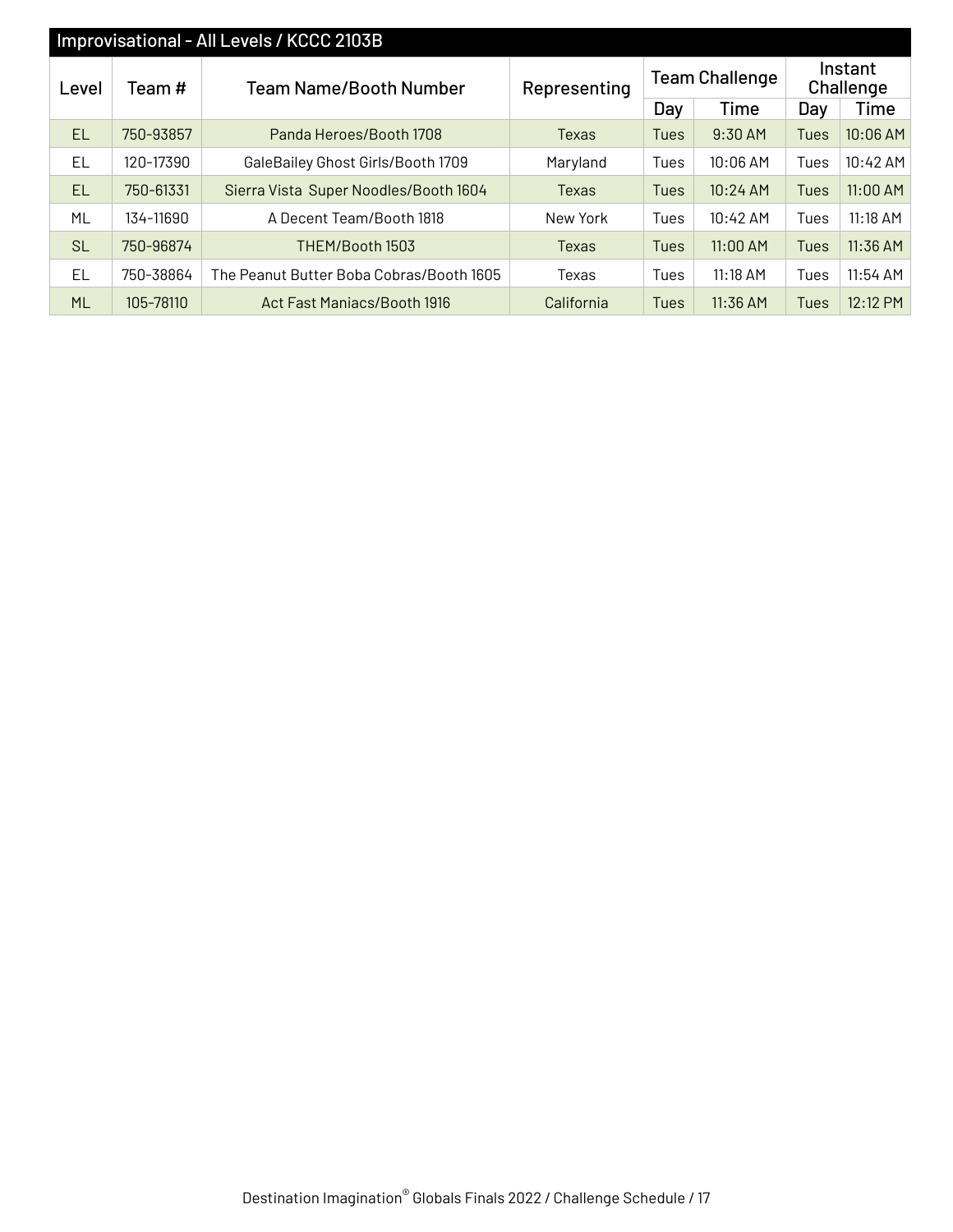

- Design and build a structure that can roll down a ramp and collide with the structure tester.
- Test the structure by placing weights on it.
- Create and present a story about how a character becomes a legend.
- Design and build a rotating object.
- Create and present two Team Choice Elements that show off the team's interests, skills, areas of strength, and talents.

#### Engineering - All Levels / KCCC 2103C

| Level     | Team#     | <b>Team Name/Booth Number</b><br>Representing |                 | <b>Team Challenge</b> |          | Instant<br>Challenge |             |
|-----------|-----------|-----------------------------------------------|-----------------|-----------------------|----------|----------------------|-------------|
|           |           |                                               |                 | Day                   | Time     | Day                  | <b>Time</b> |
| <b>EL</b> | 120-55134 | Plum Point Rolling Panthers/Booth 2403        | Maryland        | Sat                   | 11:18 AM | Sat                  | 11:54 AM    |
| <b>SL</b> | 750-92932 | PSJA ECHS PSJA Collegiate HS/Booth 2123       | Texas           | Sat                   | 11:36 AM | Sat                  | 12:12 PM    |
| <b>ML</b> | 105-53214 | Square Highlighter Trees/Booth 2514           | California      | Sat                   | 1:24 PM  | Sat                  | 2:00 PM     |
| <b>SL</b> | 148-98293 | Mayhem Mechanics/Booth 2115                   | Wisconsin       | Sat                   | 2:00 PM  | Sat                  | 2:36 PM     |
| <b>EL</b> | 106-89463 | The Bromcos/Booth 2506                        | Colorado        | Sat                   | 2:18 PM  | Sat                  | 2:54 PM     |
| ML        | 141-70111 | Lightning Lynx/Booth 2419                     | South Dakota    | Sat                   | 3:30 PM  | Sat                  | 4:06 PM     |
| <b>SL</b> | 750-38368 | Mental Milkshakes/Booth 2121                  | <b>Texas</b>    | Sat                   | 3:48 PM  | Sat                  | 4:24 PM     |
| EL        | 120-75541 | TC Martin Terrific Turtles/Booth 2401         | Maryland        | Sat                   | 4:06 PM  | Sat                  | 4:42 PM     |
| <b>ML</b> | 150-46774 | 312 Men/Booth 2315                            | Wyoming         | Sat                   | 4:24 PM  | Sat                  | 5:00 PM     |
| EL        | 750-96884 | The Rolling Legends/Booth 2302                | Texas           | Sun                   | 8:00 AM  | Sun                  | 8:36 AM     |
| <b>SL</b> | 106-38160 | WE ARE THE TREES/Booth 2318                   | Colorado        | Sun                   | 8:18 AM  | Sun                  | 8:54 AM     |
| EL        | 147-63013 | Anonymous Chickens/Booth 2205                 | Washington      | Sun                   | 8:54 AM  | Sun                  | 9:30 AM     |
| <b>EL</b> | 134-27942 | SUPER STEAM TRAIN/Booth 2309                  | <b>New York</b> | Sun                   | 9:12 AM  | Sun                  | 9:48 AM     |
| <b>SL</b> | 105-96879 | Plot Twist REDACTED/Booth 2316                | California      | Sun                   | 9:30 AM  | Sun                  | 10:06 AM    |
| <b>ML</b> | 114-28487 | 6 Little Fishies/Booth 2518                   | <b>Illinois</b> | Sun                   | 10:06 AM | Sun                  | 10:42 AM    |
| ML        | 131-80056 | The Humble Winners/Booth 2421                 | New Jersey      | Sun                   | 10:24 AM | Sun                  | 11:00 AM    |
| <b>SL</b> | 105-90852 | Amigos/Booth 2314                             | California      | Sun                   | 10:42 AM | Sun                  | 11:18 AM    |
| EL        | 119-42004 | Dolphin Girls/Booth 2400                      | Massachusetts   | Sun                   | 11:00 AM | Sun                  | 11:36 AM    |
| <b>EL</b> | 114-21131 | 99 cents/Booth 2407                           | <b>Illinois</b> | Sun                   | 11:18 AM | Sun                  | 11:54 AM    |
| EL        | 123-65542 | Fantastic Five/Booth 2504                     | Minnesota       | Sun                   | 11:36 AM | Sun                  | 12:12 PM    |
| <b>SL</b> | 148-35310 | Yet to be determined/Booth 2117               | Wisconsin       | Sun                   | 1:06 PM  | Sun                  | 1:42 PM     |
| <b>SL</b> | 134-42673 | SUPER SONIC SIX/Booth 2217                    | New York        | Sun                   | 1:24 PM  | Sun                  | 2:00 PM     |
| <b>EL</b> | 147-32934 | The Rowdy Rhinos/Booth 2203                   | Washington      | Sun                   | 1:42 PM  | Sun                  | 2:18 PM     |
| ML        | 750-58935 | Oinking Engineers/Booth 2417                  | Texas           | Sun                   | 2:00 PM  | Sun                  | 2:36 PM     |
| EL.       | 750-02598 | Dragon Dreamers/Booth 2300                    | <b>Texas</b>    | Sun                   | 2:18 PM  | Sun                  | 2:54 PM     |
| EL        | 147-91649 | Fab 4/Booth 2207                              | Washington      | Sun                   | 2:36 PM  | Sun                  | 3:12 PM     |
| EL.       | 120-39402 | Frederick Classical Detectives/Booth 2405     | Maryland        | Sun                   | 3:12 PM  | Sun                  | 3:48 PM     |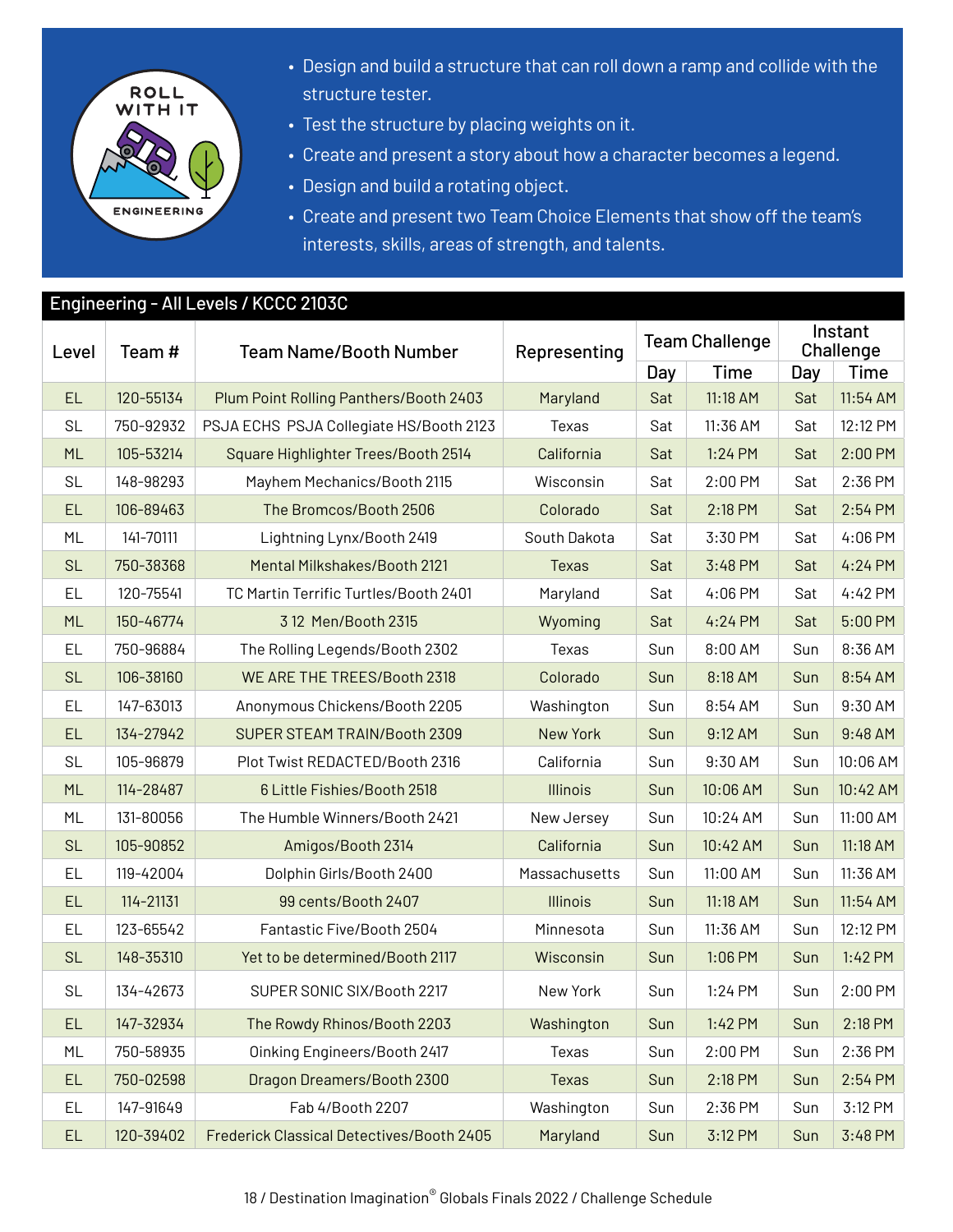| Engineering - All Levels / KCCC 2103C |           |                                     |               |                       |             |                      |             |  |
|---------------------------------------|-----------|-------------------------------------|---------------|-----------------------|-------------|----------------------|-------------|--|
| Level                                 | Team #    | <b>Team Name/Booth Number</b>       | Representing  | <b>Team Challenge</b> |             | Instant<br>Challenge |             |  |
|                                       |           |                                     |               | Day                   | <b>Time</b> | Day                  | <b>Time</b> |  |
| ML                                    | 119-99119 | The French Fry Fridays/Booth 2423   | Massachusetts | Sun                   | 3:30 PM     | Sun                  | 4:06 PM     |  |
| <b>SL</b>                             | 147-12158 | A Toast To Bread/Booth 2119         | Washington    | Sun                   | 3:48 PM     | Sun                  | 4:24 PM     |  |
| ML                                    | 750-86949 | 6th DImension/Booth 2416            | Texas         | Sun                   | 4:06 PM     | Sun                  | 4:42 PM     |  |
| <b>EL</b>                             | 122-29230 | Lightning Engineers/Booth 2404      | Michigan      | Sun                   | 4:24 PM     | Sun                  | 5:00 PM     |  |
| ML                                    | 120-60760 | The Creative Donuts/Booth 2522      | Maryland      | Sun                   | 4:42 PM     | Sun                  | 5:18 PM     |  |
| <b>EL</b>                             | 142-38254 | Squawking Seagulls/Booth 2301       | Tennessee     | Sun                   | 5:18 PM     | Sun                  | 5:54 PM     |  |
| <b>SL</b>                             | 112-17331 | Instantly Irreplaceable/Booth 2322  | lowa          | Sun                   | 5:36 PM     | Sun                  | 6:12 PM     |  |
| <b>ML</b>                             | 750-68187 | Spam Risk/Booth 2418                | <b>Texas</b>  | Mon                   | 8:00 AM     | Mon                  | 8:36 AM     |  |
| ML                                    | 750-28324 | Smooth Brain Engineering/Booth 2414 | Texas         | Mon                   | 8:18 AM     | Mon                  | 8:54 AM     |  |
| <b>EL</b>                             | 122-39191 | Dueling Dogs/Booth 2402             | Michigan      | Mon                   | 8:36 AM     | Mon                  | 9:12 AM     |  |
| EL                                    | 106-04052 | Beep Beep Bonkers/Booth 2508        | Colorado      | Mon                   | 8:54 AM     | Mon                  | 9:30 AM     |  |
| <b>EL</b>                             | 750-20599 | Rumbling Rockets/Booth 2306         | <b>Texas</b>  | Mon                   | 9:12 AM     | Mon                  | 9:48 AM     |  |
| ML                                    | 147-80607 | Oh Shoot I Forgot/Booth 2321        | Washington    | Mon                   | 9:30 AM     | Mon                  | 10:06 AM    |  |
| <b>SL</b>                             | 750-06935 | Mrs Browns Faves/Booth 2320         | <b>Texas</b>  | Mon                   | 10:06 AM    | Mon                  | 10:42 AM    |  |
| <b>SL</b>                             | 750-95506 | Flaming Ice Dragons/Booth 2220      | Texas         | Mon                   | 10:24 AM    | Mon                  | 11:00 AM    |  |
| <b>SL</b>                             | 123-48650 | Curmudgeons/Booth 2223              | Minnesota     | Mon                   | 10:42 AM    | Mon                  | 11:18 AM    |  |
| UL                                    | 750-70048 | DI Joes/Booth 2116                  | Texas         | Mon                   | 11:00 AM    | Mon                  | 11:36 AM    |  |
| <b>EL</b>                             | 750-59947 | Legendary Racers/Booth 2304         | <b>Texas</b>  | Mon                   | 11:18 AM    | Mon                  | 11:54 AM    |  |
| ML                                    | 105-87072 | trademarked/Booth 2516              | California    | Mon                   | 11:36 AM    | Mon                  | 12:12 PM    |  |
| UL                                    | 106-37250 | Minimum Mank/Booth 2114             | Colorado      | Mon                   | 1:06 PM     | Mon                  | 1:42 PM     |  |
| EL                                    | 114-34030 | California Anime/Booth 2409         | Illinois      | Mon                   | 1:24 PM     | Mon                  | 2:00 PM     |  |
| EL                                    | 123-98148 | Enchanted Globals/Booth 2408        | Minnesota     | Mon                   | 1:42 PM     | Mon                  | 2:18 PM     |  |
| <b>SL</b>                             | 750-10767 | A Decent Team/Booth 2222            | Texas         | Mon                   | 2:00 PM     | Mon                  | 2:36 PM     |  |
| <b>EL</b>                             | 105-18077 | Smash STEAM/Booth 2502              | California    | Mon                   | 2:18 PM     | Mon                  | 2:54 PM     |  |
| EL                                    | 141-58378 | The Legendary Squad/Booth 2303      | South Dakota  | Mon                   | 2:36 PM     | Mon                  | 3:12 PM     |  |
| <b>EL</b>                             | 750-75879 | Raptor Squad/Booth 2209             | <b>Texas</b>  | Mon                   | 3:12 PM     | Mon                  | 3:48 PM     |  |
| ML                                    | 148-87477 | Crash and Burn/Booth 2319           | Wisconsin     | Mon                   | 3:30 PM     | Mon                  | 4:06 PM     |  |
| <b>EL</b>                             | 103-07908 | The Legends/Booth 2500              | Arkansas      | Mon                   | 3:48 PM     | Mon                  | 4:24 PM     |  |
| <b>SL</b>                             | 130-62400 | Chair/Booth 2219                    | New Hampshire | Mon                   | 4:06 PM     | Mon                  | 4:42 PM     |  |
| <b>EL</b>                             | 750-09532 | Handy Dandies/Booth 2308            | <b>Texas</b>  | Mon                   | 4:24 PM     | Mon                  | 5:00 PM     |  |
| ML                                    | 114-64863 | DI Divas/Booth 2520                 | Illinois      | Mon                   | 4:42 PM     | Mon                  | 5:18 PM     |  |
| <b>SL</b>                             | 750-92973 | Vandegrift HS 1/Booth 2216          | Texas         | Mon                   | 5:18 PM     | Mon                  | 5:54 PM     |  |
| ML                                    | 750-28521 | The Black Hole Busters/Booth 2422   | Texas         | Mon                   | 5:36 PM     | Mon                  | 6:12 PM     |  |
| <b>EL</b>                             | 135-28098 | DI Imagineers/Booth 2307            | Ohio          | Tues                  | 8:00 AM     | Tues                 | 8:36 AM     |  |
| EL                                    | 135-71898 | Sponge Bob Circle Pants/Booth 2305  | Ohio          | Tues                  | 8:18 AM     | Tues                 | 8:54 AM     |  |
| <b>SL</b>                             | 750-14768 | Fast and Curious/Booth 2214         | <b>Texas</b>  | Tues                  | 8:36 AM     | Tues                 | 9:12 AM     |  |
| EL.                                   | 123-49669 | Everflaming Crystals/Booth 2406     | Minnesota     | Tues                  | 8:54 AM     | Tues                 | 9:30 AM     |  |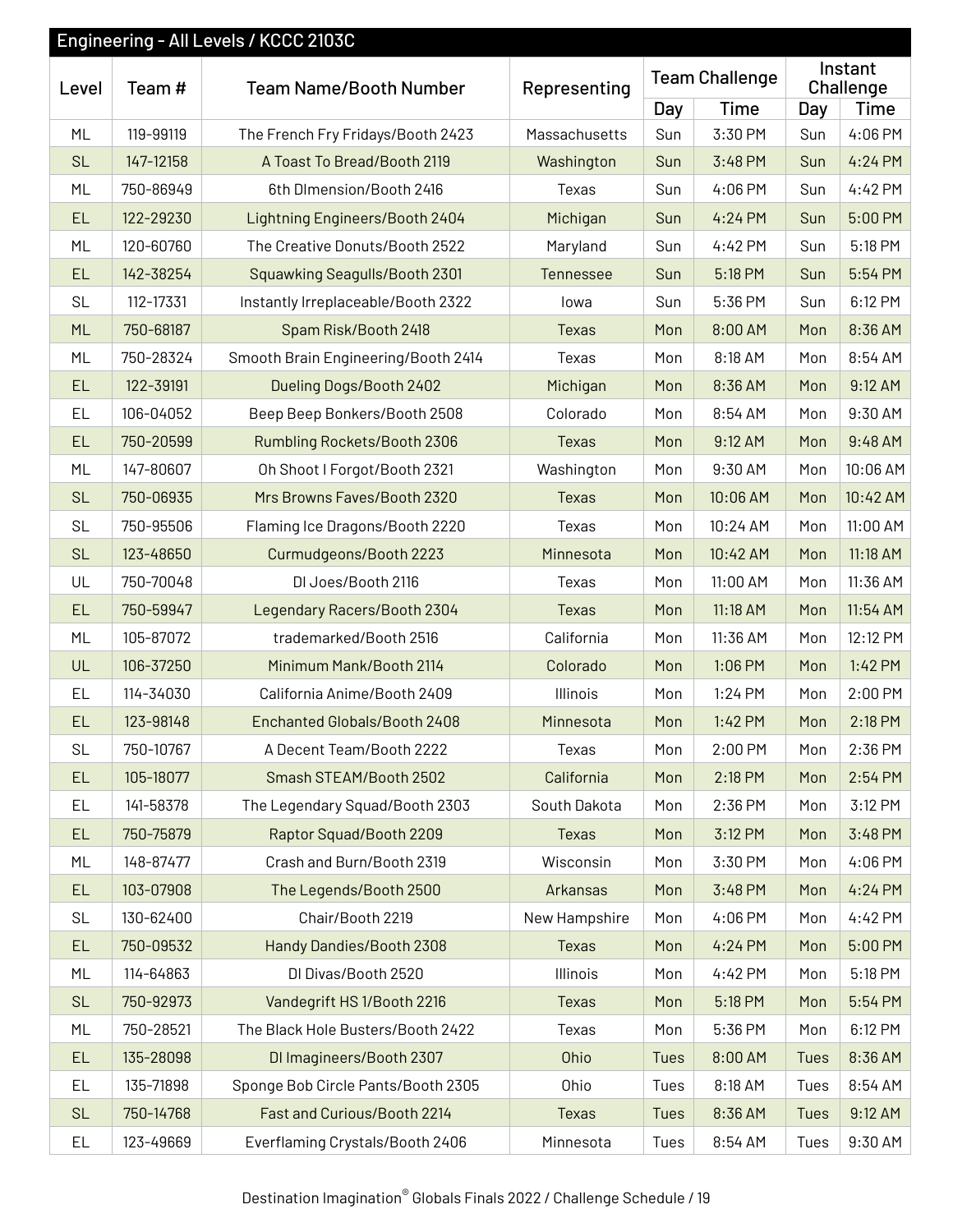| Engineering - All Levels / KCCC 2103C |                                         |                                          |              |             |                       |                      |          |  |  |  |  |
|---------------------------------------|-----------------------------------------|------------------------------------------|--------------|-------------|-----------------------|----------------------|----------|--|--|--|--|
| Level                                 | <b>Team Name/Booth Number</b><br>Team # |                                          | Representing |             | <b>Team Challenge</b> | Instant<br>Challenge |          |  |  |  |  |
|                                       |                                         |                                          |              | Day         | Time                  | Day                  | Time     |  |  |  |  |
| <b>ML</b>                             | 750-02530                               | Built Different/Booth 2415               | Texas        | Tues        | $9:12$ AM             | <b>Tues</b>          | 9:48 AM  |  |  |  |  |
| EL                                    | 148-38119                               | 6 tails/Booth 2201                       | Wisconsin    | Tues        | $9:30$ AM             | Tues                 | 10:06 AM |  |  |  |  |
| <b>ML</b>                             | 750-66472                               | Frozen Fishes / Booth 2420               | <b>Texas</b> | <b>Tues</b> | 10:06 AM              | <b>Tues</b>          | 10:42 AM |  |  |  |  |
| SL                                    | 750-73012                               | Barking Breakfast Bananas/Booth 2218     | Texas        | Tues        | 10:24 AM              | Tues                 | 11:00 AM |  |  |  |  |
| <b>SL</b>                             | 124-45272                               | I Cant Stop Staring At Uranus/Booth 2221 | Missouri     | Tues        | 10:42 AM              | <b>Tues</b>          | 11:18 AM |  |  |  |  |
| ML                                    | 148-11919                               | The Ultimates/Booth 2317                 | Wisconsin    | Tues        | 11:00 AM              | Tues                 | 11:36 AM |  |  |  |  |
| <b>SL</b>                             | 750-50048                               | Shelly Squad/Booth 2215                  | <b>Texas</b> | Tues        | $11:18$ AM            | Tues                 | 11:54 AM |  |  |  |  |
| ML                                    | 145-34552                               | Classy Hamsters/Booth 2323               | Virginia     | Tues        | 11:36 AM              | Tues                 | 12:12 PM |  |  |  |  |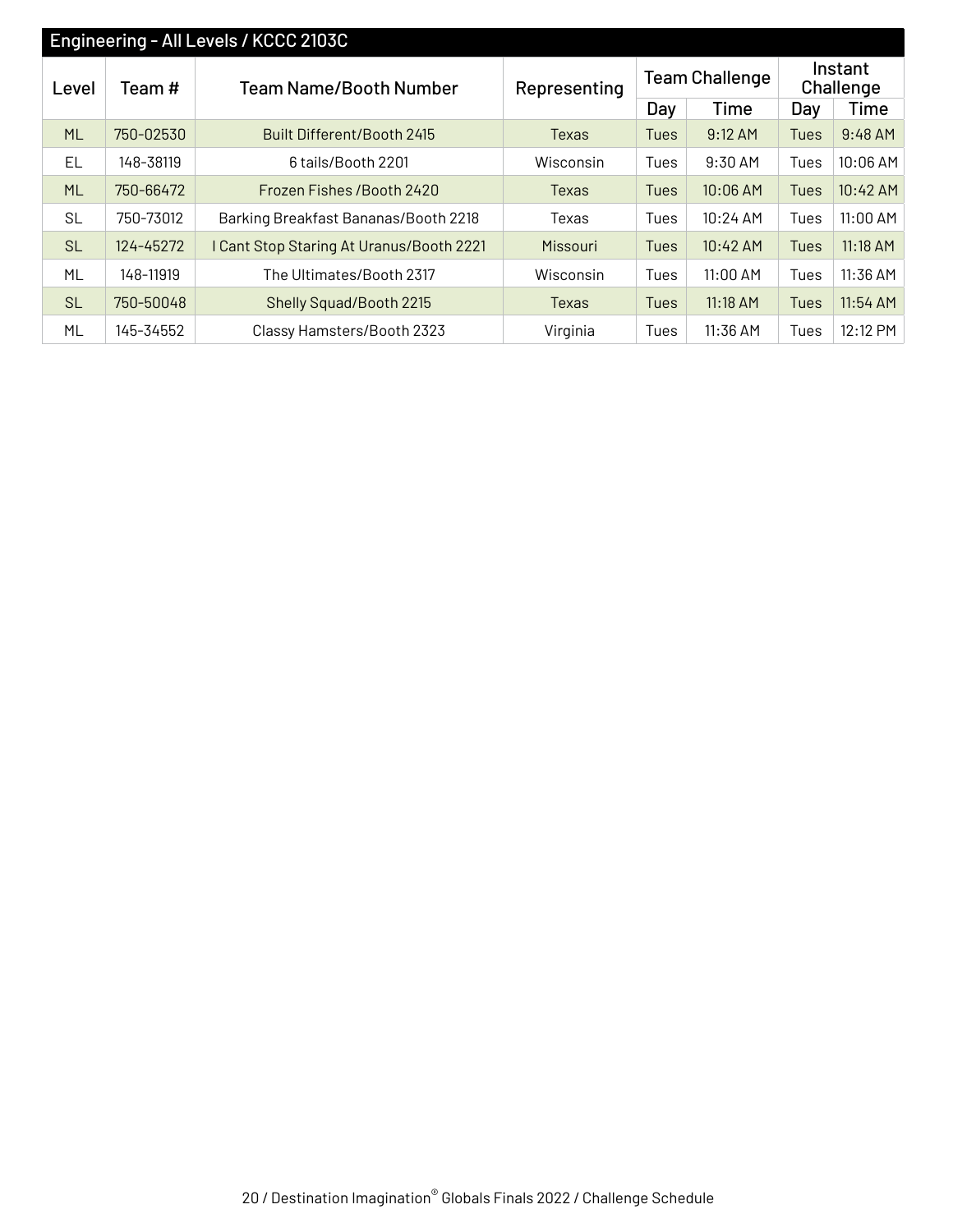

- Identify, design, carry out, and evaluate a project that addresses a need in a real community.
- Research science fiction as it has been used in literature, film, art, and/or other media.
- Create and present a science fiction story.
- Design and build a message transmitter.
- Create and present two Team Choice Elements that show off the team's interests, skills, areas of strength, and talents.

#### Service Learning - All Levels / KCCC 2504A

| Level     | Team#     | <b>Team Name/Booth Number</b>           | Representing    |     | <b>Team Challenge</b> | Instant<br>Challenge |             |
|-----------|-----------|-----------------------------------------|-----------------|-----|-----------------------|----------------------|-------------|
|           |           |                                         |                 | Day | Time                  | Day                  | <b>Time</b> |
| <b>SL</b> | 750-65462 | Imagineers/Booth 1315                   | <b>Texas</b>    | Sat | 11:36 AM              | Sat                  | 12:12 PM    |
| EL.       | 106-69336 | The Sky Eagles/Booth 1406               | Colorado        | Sat | 1:06 PM               | Sat                  | 1:42 PM     |
| <b>SL</b> | 750-89774 | Girl Talk GOHS / Booth 1323             | <b>Texas</b>    | Sat | 1:24 PM               | Sat                  | 2:00 PM     |
| <b>SL</b> | 135-97126 | Fearsome Four/Booth 1418                | Ohio            | Sun | 9:12 AM               | Sun                  | 9:48 AM     |
| <b>EL</b> | 750-63608 | The Avacado Loving DInosaurs/Booth 1301 | <b>Texas</b>    | Sun | 9:30 AM               | Sun                  | 10:06 AM    |
| EL.       | 114-26605 | Full Steam Ahead/Booth 1408             | Illinois        | Sun | 10:06 AM              | Sun                  | 10:42 AM    |
| <b>EL</b> | 750-61769 | Dabbing Donuts/Booth 1304               | <b>Texas</b>    | Sun | 10:24 AM              | Sun                  | 11:00 AM    |
| <b>SL</b> | 750-07521 | Tinfoil Robots Lubbock HS/Booth 1316    | Texas           | Sun | 10:42 AM              | Sun                  | 11:18 AM    |
| ML        | 750-87309 | Gift Giving Amigas/Booth 1103           | <b>Texas</b>    | Sun | 11:00 AM              | Sun                  | 11:36 AM    |
| EL.       | 750-21776 | The Royal Smarty Pants/Booth 1305       | Texas           | Sun | 11:18 AM              | Sun                  | 11:54 AM    |
| <b>EL</b> | 103-40063 | <b>Destination Troy/Booth 1400</b>      | <b>Arkansas</b> | Sun | 11:36 AM              | Sun                  | 12:12 PM    |
| ML        | 750-65545 | West Ridge Wildcats/Booth 1208          | Texas           | Sun | 1:06 PM               | Sun                  | 1:42 PM     |
| ML        | 147-91540 | The Trilingual Six/Booth 1108           | Washington      | Sun | 1:24 PM               | Sun                  | 2:00 PM     |
| ML        | 130-04110 | PASS the Books/Booth 1202               | New Hampshire   | Sun | 1:42 PM               | Sun                  | 2:18 PM     |
| <b>SL</b> | 750-45235 | RIP Scooter/Booth 1314                  | <b>Texas</b>    | Sun | 2:18 PM               | Sun                  | 2:54 PM     |
| EL.       | 750-57175 | SteinerBush Reading Robots/Booth 1300   | Texas           | Sun | 2:36 PM               | Sun                  | 3:12 PM     |
| <b>SL</b> | 750-99126 | moo/Booth 1319                          | <b>Texas</b>    | Sun | 3:12 PM               | Sun                  | 3:48 PM     |
| ML        | 120-33970 | SMMS DI and the Seven Saints/Booth 1203 | Maryland        | Sun | 3:30 PM               | Sun                  | 4:06 PM     |
| UL        | 750-92559 | Seguin Rocks/Booth 1223                 | <b>Texas</b>    | Sun | 3:48 PM               | Sun                  | 4:24 PM     |
| EL.       | 130-48229 | Drumroll Please/Booth 1309              | New Hampshire   | Sun | 4:06 PM               | Sun                  | 4:42 PM     |
| ML        | 171-63710 | Harbilony/Booth 1205                    | Korea           | Sun | 4:24 PM               | Sun                  | 5:00 PM     |
| <b>SL</b> | 750-68011 | Bubbles/Booth 1317                      | Texas           | Sun | 5:18 PM               | Sun                  | 5:54 PM     |
| ML        | 135-42145 | That One Team/Booth 1204                | Ohio            | Mon | 8:36 AM               | Mon                  | 9:12 AM     |
| ML        | 119-14499 | Di Divas/Booth 1201                     | Massachusetts   | Mon | 8:54 AM               | Mon                  | 9:30 AM     |
| EL.       | 148-80900 | The DI Elves/Booth 1209                 | Wisconsin       | Mon | 9:12 AM               | Mon                  | 9:48 AM     |
| EL        | 750-87640 | Jr Scientists/Booth 1303                | Texas           | Mon | 9:30 AM               | Mon                  | 10:06 AM    |
| <b>ML</b> | 750-21532 | Off Topic/Booth 1109                    | <b>Texas</b>    | Mon | 10:06 AM              | Mon                  | 10:42 AM    |